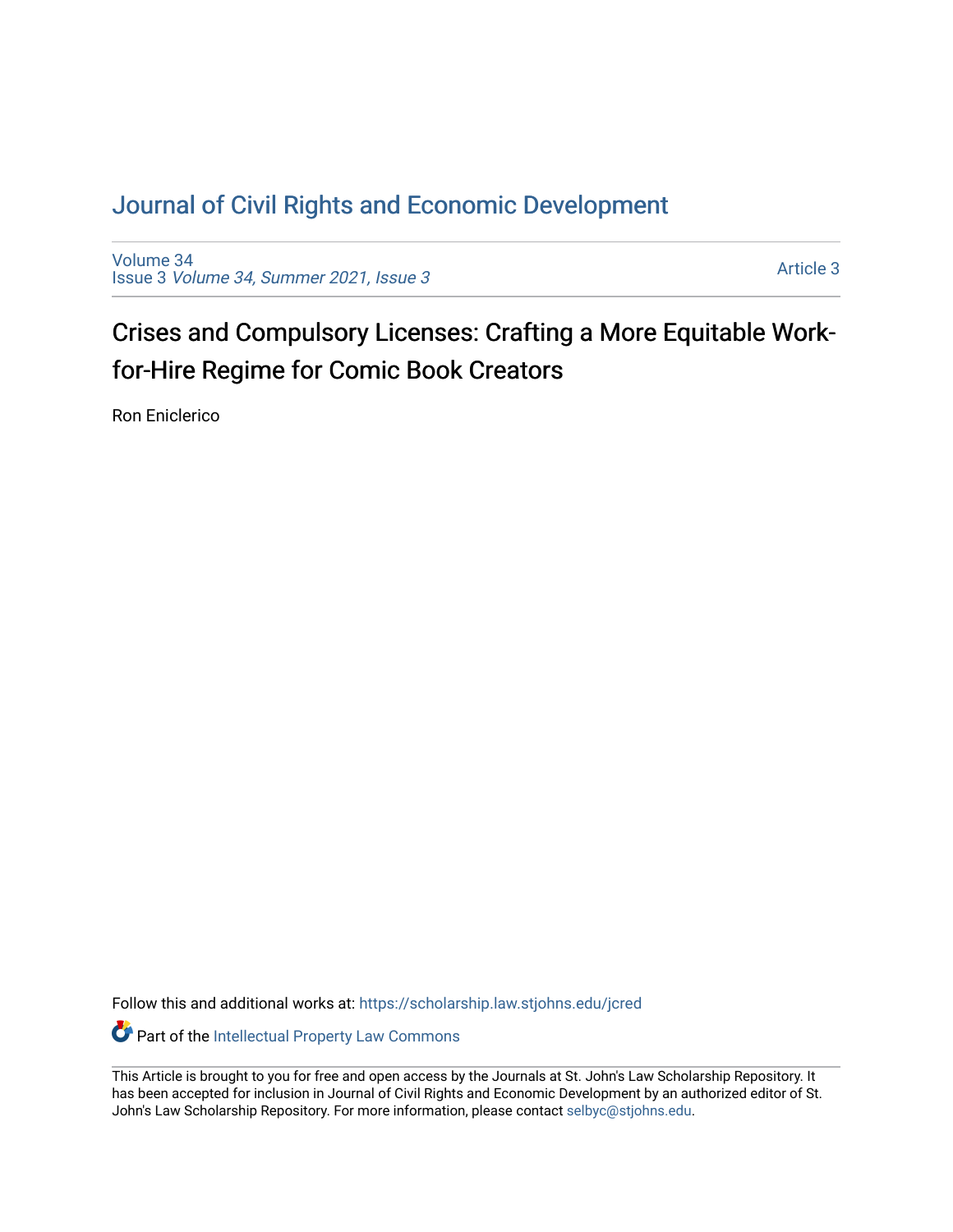# **CRISES AND COMPULSORY LICENSES: CRAFTING A MORE EQUITABLE WORK-FOR-HIRE REGIME FOR COMIC BOOK CREATORS**

## RON ENICLERICO\*

## **INTRODUCTION**

People love superheroes.1 Characters that once occupied a niche market for children and serious comic book collectors have recently enjoyed an explosion in mainstream popularity.2 In both 2017 and 2018, seven of the top twenty grossing films in the United States were based on superheroes published by either Marvel Comics ("Marvel") or D.C. Comics ("D.C.").3 While these superpowered adventurers have attained widespread popularity in films and on television, their native environment remains the monthly4 comic book, in which their serialized exploits have run

249

<sup>\*</sup>J.D. Candidate, St. John's University School of Law, 2021. Thanks to everyone who helped in the development of this article, particularly Professor Elaine Chiu, the faculty advisor for the paper, and Professor Eva Subotnik, whose advice and assistance regarding intellectual property law was invaluable.

<sup>1</sup> Webster's dictionary defines "superhero" as "a fictional hero having extraordinary or super human powers." *Superhero*, MERRIAM WEBSTER, https://www.merriam-webster.com/dictionary/superhero (last visited Dec. 12, 2019). While uses of the term may vary, for the scope of this discussion the phrase will refer primarily to the fictional costumed adventurers who adorn the pages of Marvel and D.C. Comics, as well as their accompanying extensions into other media, such as film and television.

<sup>2</sup> *See* JON MORRIS, THE LEAGUE OF REGRETTABLE SUPERHEROES 8 (2015) ("Contemporary culture has embraced superheroes in a major way. Hardly a month goes by without an announcement about the release of a new blockbuster superhero movie. Superhero television shows are all over the airwaves…. Superheroes populate our video games, advertising, clothing, and…even home furnishings.").

<sup>3</sup> *See 2018 Domestic Grosses*, BOX OFFICE MOJO, https://www.boxof-

ficemojo.com/yearly/chart/?yr=2018&p=.htm (last visited Oct. 19, 2019); *2017 Domestic Grosses*, BOX OFFICE MOJO, https://www.boxofficemojo.com/yearly/chart/?yr=2017&p=.htm (last visited Oct. 19, 2019).

<sup>4</sup> Comic book stories are generally published in monthly installments sold predominantly in comic book stores. Periodic collections of these monthly issues are published in bound editions and are often sold in general book stores. *See* Nathan Chandler, *How*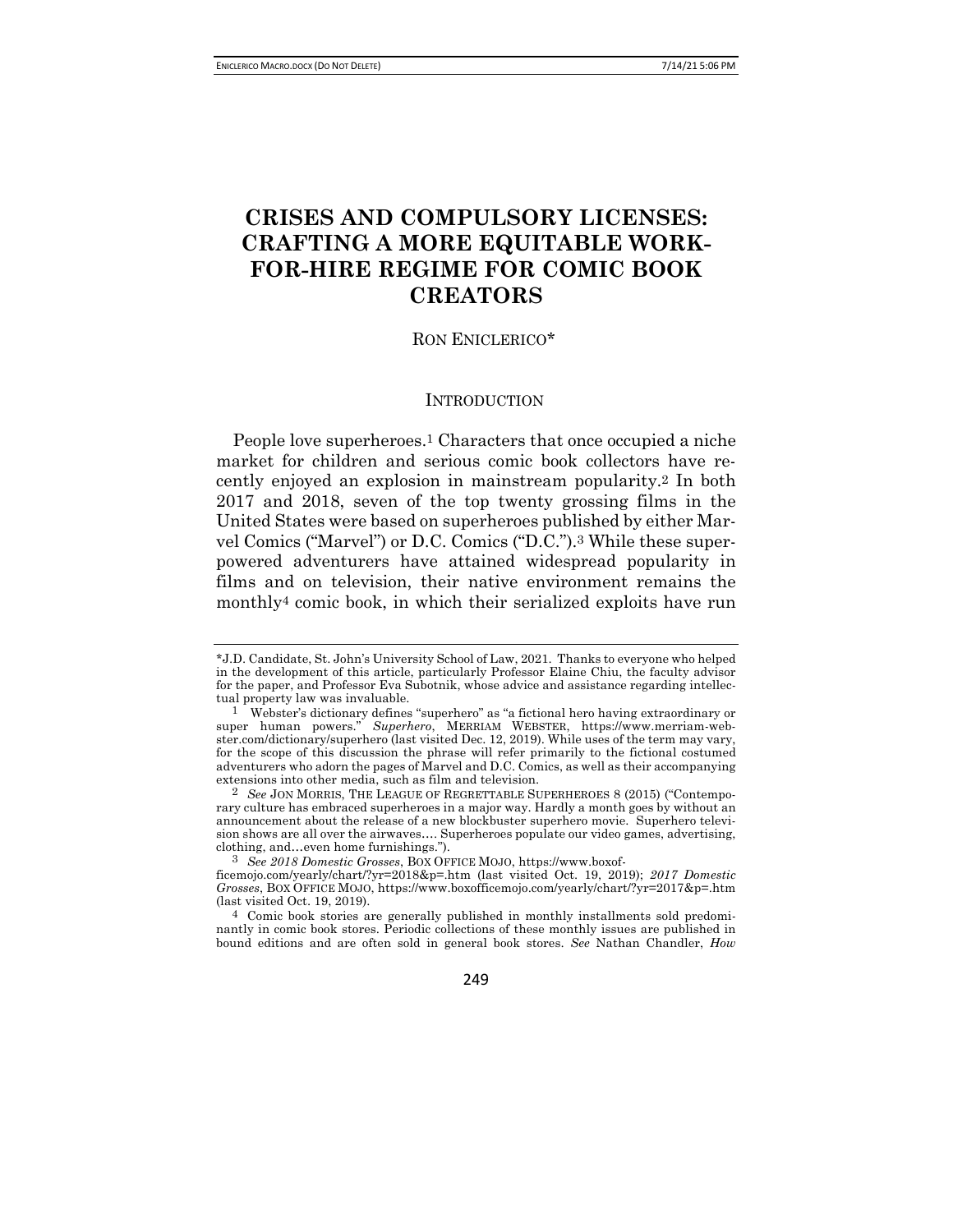continuously for, in some cases, more than eighty years.5

Although the comic book medium includes a wide variety of storytelling genres, superheroes dominate the format.6 In 2018, for example, 230 of the top 250 comics sold on the direct market were superhero titles.7 The comic book industry is dominated by Marvel and D.C. Comics, which are owned, respectively, by Disney and WarnerMedia.8 Between them, the two publishers accounted for approximately sixty-eight percent of the market share of comic books sold in 2018,9 with most of their titles focusing on superheroes.

Notably, D.C. and Marvel Comics rely heavily on characters created many decades ago. Of the 200 highest-selling monthly comic books in 2018, 171 starred characters were created before the 1980s.10 Of those, 59 were created in the 1930s or 1940s, and 102 were created in the 1960s.11 Including characters created during or after the 1980s, but based on or derived from characters created before that period, the total rises to 191.12 The 2018 top monthly sales charts include series starring only two D.C. or Marvel characters who were created after the 1970s and are not derivative of

8 Warner is in turn owned by AT&T, which purchased it in 2018. *See* Diane Bartz and David Shepardson, *AT&T closes \$85 Billion Deal for Time Warner*, REUTERS (June 14,

2018, 5:28 PM), https://www.reuters.com/article/us-time-warner-m-a-at-t/att-closes-85 billion-deal-for-time-warner-idUSKBN1JA36U.

11 *See id.*

*Graphic Novels Work*, HOW STUFF WORKS, https://entertain-

ment.howstuffworks.com/arts/comic-books/graphic-novel.htm (last visited Jan. 9, 2020). 5 Superman stories have been published in *Action Comics* since the first issue of that series in 1938. *See* Dave Buesing, *Where to Start With D.C. Comics in 2020*, COMIC BOOK

HERALD (Jan. 3, 2020), https://www.comicbookherald.com/where-to-start-with-dc-comics/. 6 *See* John Jackson Miller, *2018 Comic Book Sales to Comic Shops,* COMICHRON, https://www.comichron.com/monthlycomicssales/2018.html (last visited Oct. 20, 2019).

<sup>7</sup> *See id.* Direct Market sales represent the number of comics sold in North America directly to comic book stores by Diamond Distributors which, until 2020, had exclusive distribution deals with all major comic book publishers. *See* Richard Pulfer, *Just What is the Direct Market in Comics and Where Did It Come From?* SCREENRANT (Apr. 13, 2020), https://screenrant.com/direct-market-comic-book-industry/; Nicole Drum, *What DC Comics Cutting Ties With Diamond Means for the Comics Direct Market*, COMICBOOK (June 16, 2020, 12:27 AM), https://comicbook.com/comics/news/dc-comics-diamond-distribution-splitdirect-market-impact/.

<sup>9</sup> *See* Rich Johnston, *2018 Direct Market Sales Up On 2017 – By Over Half of One Percent,* BLEEDING COOL (Jan. 16, 2019), https://www.bleedingcool.com/2019/01/16/2018-direct-market-comics-sales-2017/.

<sup>10</sup> *See* Miller, *supra* note 6. Ensemble books that feature a team of characters were counted for the purposes of this paper as of the date the team first appeared, even if it might contain characters created more recently.

<sup>12</sup> *See id.* Such characters would include, for example, Venom, who was introduced in the 1990s as an offshoot of Spider-Man.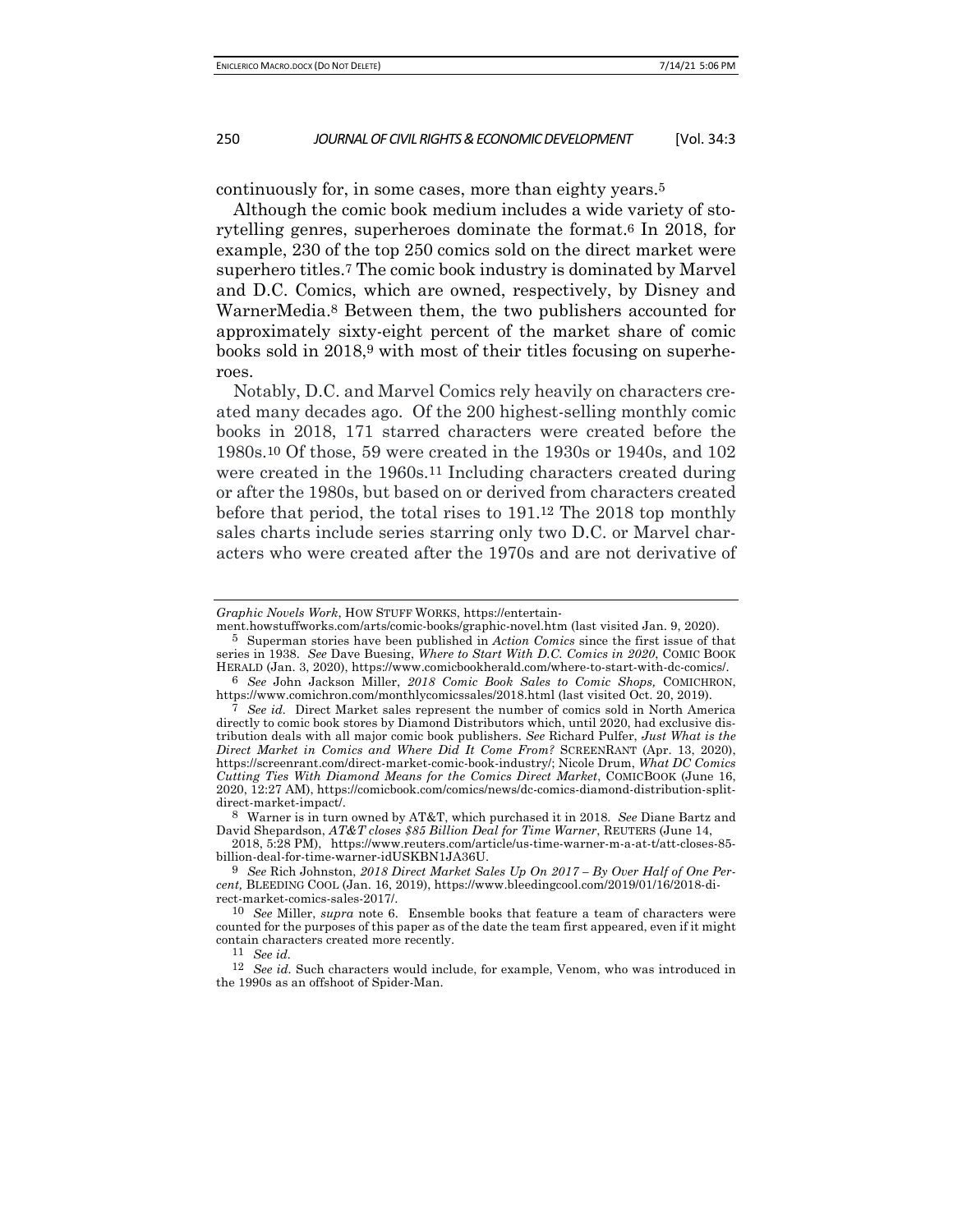earlier characters—Deadpool and Domino.13

Storylines also frequently rely on older narratives. D.C., for example, has re-started its continuity14 on multiple occasions, relying on crossover events—limited series featuring characters from across its publishing line—to create a new start from which characters' stories can be re-told from the beginning.15 These crossovers, often containing the term "Crisis" in the title, tend to build off of each other, with each growing more complicated despite ultimately returning the company's best-known characters to a state from which their origins and best-known adventures can be retold.16

Crossover "event" series, such as these *Crisis* books, have become increasingly prevalent in recent years.17 "Crossovers reorganize a company's fictional universe, revise heroes' and villains' origin stories…and meditate on the cultural and personal relevance of the kinds of heroic stories that mainstream fantasy comics traffic in," Ken Parille writes for *The Comics Journal*.18 "To both widen and close the loop of meta-circularity, current events typically evoke past ones."19 Some fans have used the term "event fatigue" to voice their frustration of the cycle of heavily marketed stories that lack creativity.20

17 *See* Ken Parille, *Everything Sells Everything*, THE COMICS JOURNAL (Oct. 19, 2017), http://www.tcj.com/everything-sells-everything/.

<sup>13</sup> Both were introduced in 1991. *See id*; *see also* Fabian Nicieza & Rob Liefeld, NEW MUTANTS, 98 (Marvel Comics 1991).

<sup>14</sup> "Continuity" in comics refers to the interconnectedness of the stories in a particular publishing line over time, and the extent to which events reflected in one book are consistent with another, even if the latter were published years or even decades later. *See*  GRANT MORRISON, SUPERGODS: WHAT MASKED VIGILANTES, MIRACULOUS MUTANTS, AND A SUN GOD FROM SMALLVILLE CAN TEACH US ABOUT BEING HUMAN 114 (2011). ("D.C.'s incoherent origins formed an archipelago of island concepts that were slowly bolted together to create a mega-continuity involving multiple parallel worlds …. Marvel improved on the formula by taking us on human journeys that could last as long as our own lives…where everything changed but always wound up in the same place."). 15 *See* Tom Bondurant, *A Brief History of Time: Unpacking DC's Reboots, Relaunches* 

*<sup>[</sup>and] Retcons*, CBR (June 7, 2016), https://www.cbr.com/a-brief-history-of-time-unpackingdcs-reboots-relaunches-retcons/.

<sup>16</sup> *See id.* In 1986, the series *Crisis on Infinite Earths* "rebooted" D.C.'s complicated continuity, with many of its characters, including Superman and Wonder Woman, starting over from scratch. Similar reboots have followed, including 2006's *Infinite Crisis* in which the events of the 1986 series were reexplored in a way that again altered D.C.'s continuity. *Flashpoint*, from 2011, yet again relaunched D.C.'s continuity, though threads of the previous continuities have since been reintroduced. *See id.*

<sup>18</sup> *Id.*

<sup>19</sup> *Id.*

<sup>20</sup> At the onset of Marvel's *Secret Empire* event, fan Paul Lister wrote, "readers just weren't ready or interested in being thrust into another event comic. With so many events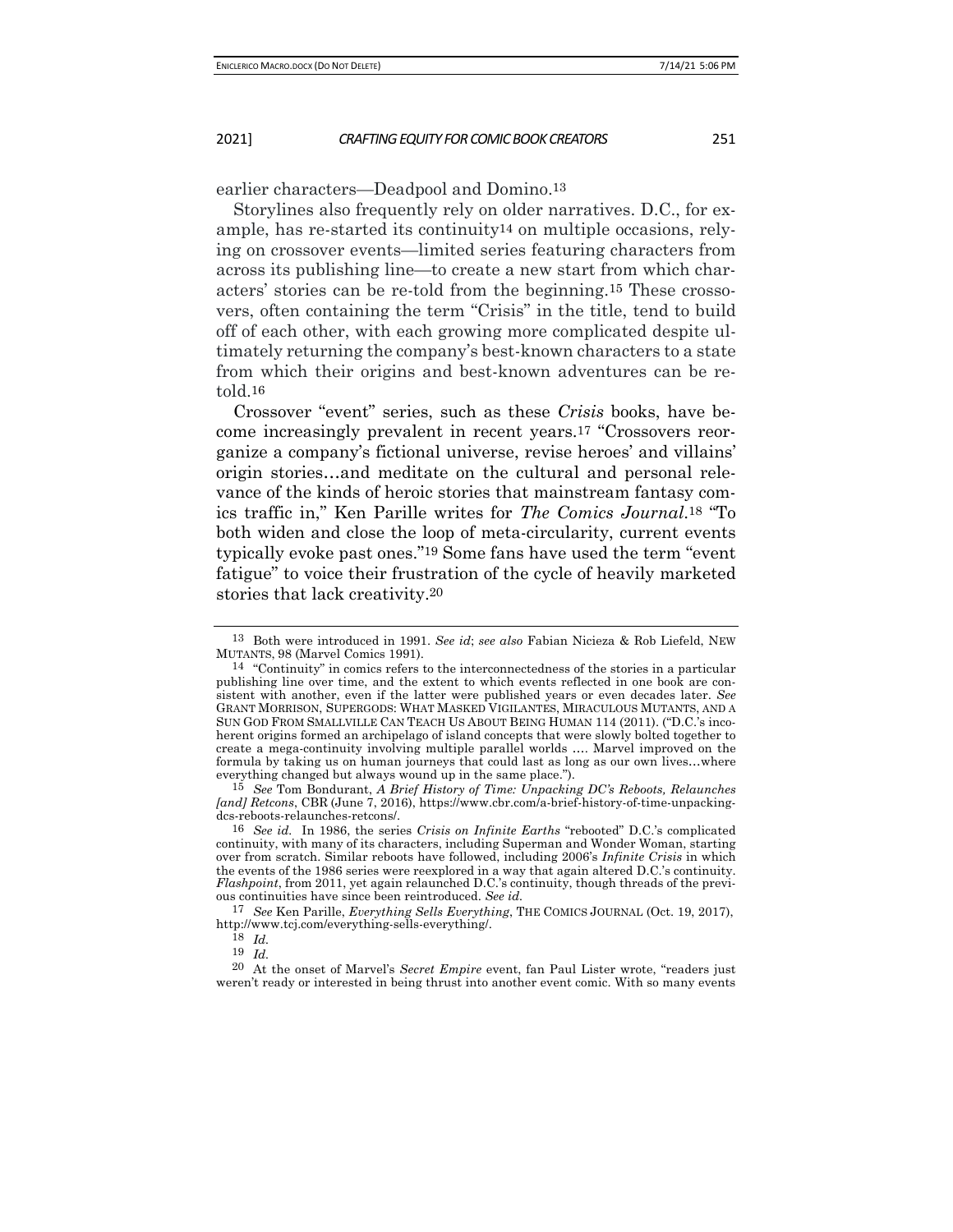The lack of new characters and storylines in D.C. and Marvel comics can be attributed in part to the reluctance of creators to introduce new characters and ideas out of a fear that they will not share in the success of their contributions.21 The employment contracts of most comic book creators are legally known as works-forhire: creators<sup>22</sup> work for a publishing company with the understanding that the company will own the intellectual property in the resulting output.23 In a work-for-hire agreement, the entity for whom the work is produced is considered the author, rather than the individual or individuals who actually created the work.24

While creators sometimes receive modest royalties for income derived from their works, such royalties are based on whatever contracts are established between the company and the creator, rather than on any legal requirement.25 According to comic writer Mark Waid, the standard royalties received by comic creators are relatively small—"enough for a nice meal every few months."26 Yet successful comic book properties can be worth millions. In 2017, for example, Mark Millar, a comic writer who eschewed Marvel and D.C. to develop his own work, sold the television and film rights to his creations to Netflix for \$31 million.27 Such a deal would be virtually unheard of for a writer who worked for Marvel or D.C.: because those companies are legally the authors of the

in the last decade, it was bound to feel repetitive—*Secret Invasion* just wasn't *that* long ago." Paul Lister, *Marvel Has an Event-Fatigue Problem*, MEDIUM (Oct 2, 2017), https://medium.com/panel-frame/marvel-has-an-event-fatigue-problem-12c42cb8ca52.

<sup>21</sup> *See* Aaron Couch, *Marvel Legend Reveals What Stan Lee Initially 'Hated' About 'Age of Ultron' Breakout*, HOLLYWOOD REPORTER (May 1, 2015, 6:00 AM), https://www.hollywoodreporter.com/heat-vision/age-ultron-creator-roy-thomas-791320.

<sup>22</sup> For the purposes of this discussion, the term "creator" will be used to refer collectively to the writers and artists who generally work in a two-person team to develop the bulk of any particular comic book.

<sup>23</sup> *See* Mark Waid, *How DC Contracts Work*, THRILLBENT (June 21, 2013), http://thrillbent.com/blog/how-dc-contracts-work/.

<sup>24</sup> *See* Lydia Pallas Loren, *Renegotiating the Copyright Deal in the Shadow of the "Inalienable" Right to Terminate*, 62 FLA. L. REV. 1330, 1339 (2010). The work-for-hire doctrine is distinct from a transfer of copyright ownership, in which the author creates the work on their own but later assigns the rights of it to another party. *See id.* 25 *See* Waid, *supra* note 23*.*

<sup>26</sup> *Id*. 27 *See* NETFLIX, *Netflix Acquires Millarworld* (Aug. 7, 2017), https://media.net-

flix.com/en/press-releases/netflix-acquires-millarworld-1; Rich Johnston, *How Much Did Mark Millar Sell Millarworld to Netflix For?*, BLEEDING COOL (Oct. 11, 2019), https://www.bleedingcool.com/2019/10/11/how-much-did-mark-millar-sell-millarworld-tonetflix-for/ [hereinafter Johnston, *Millarworld*].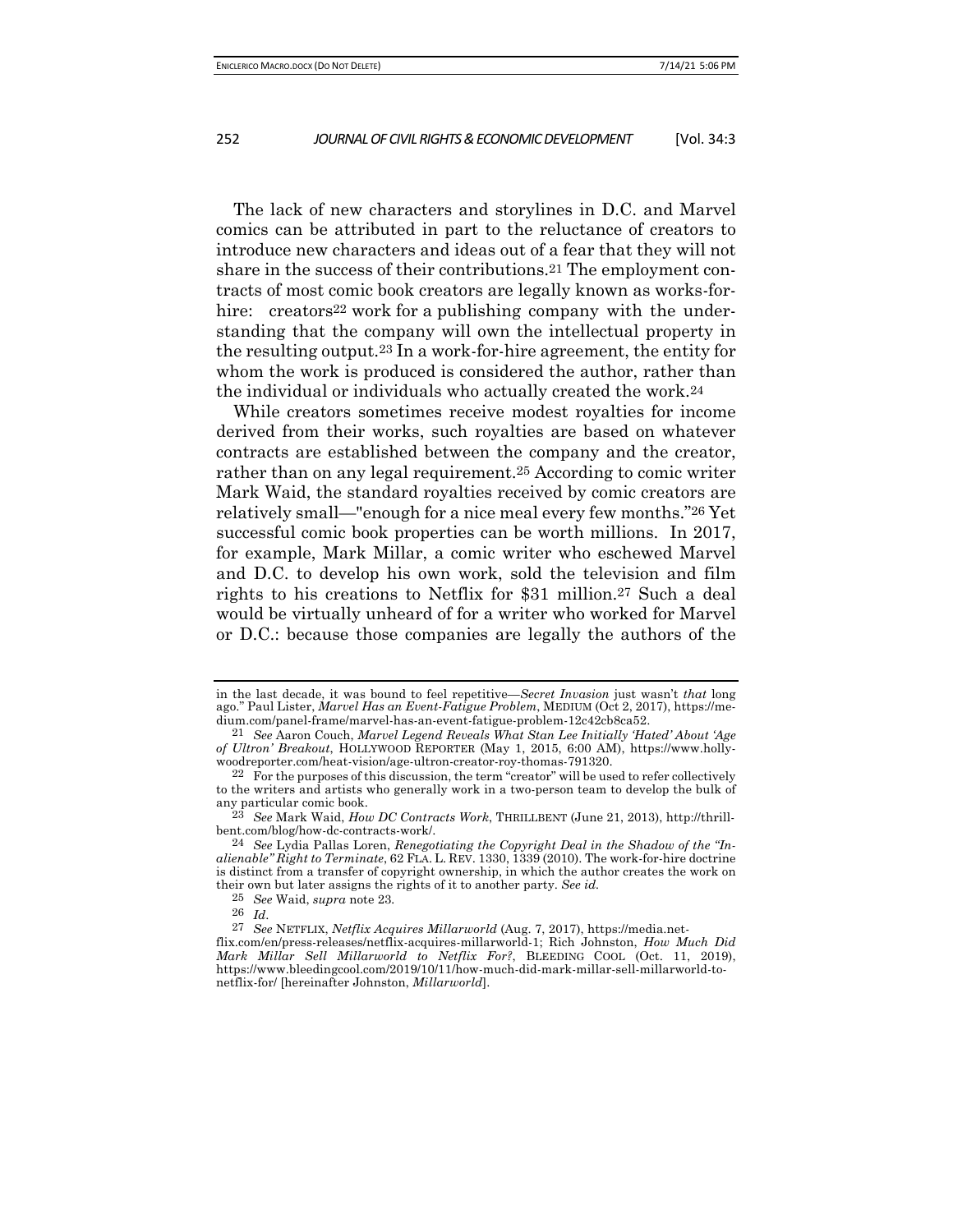work prepared for them, any payments the companies make to creators for the use of their work in other media are optional and increasingly rare.28 Yet the two companies still represent the bulk of the comic industry,29 and most creators, unlike Millar, are unable to establish enough of a reputation outside Marvel or D.C. to similarly interest a media company in purchasing their oeuvre the way Netflix did with Millar's.30

The history of comic books is plagued by notable instances of creators being excluded from the market value of their work. This tradition dates back to the creation of Superman, a character who was so successful that his exploits essentially led to the development of the modern comic book industry.31 Superman's creators, Jerry Siegel and Joe Shuster, sold the rights to the character to D.C. Comics in 1938 for a mere \$130 before Superman ever appeared in print.32 Nobody at the time could have known how popular Superman would become or that a media empire would be built around him that would survive more than eighty years later. More than thirty years after they sold Superman, long after the character had become a household name, Siegel and Shuster were "nearly destitute and worried about how they will support themselves in their old age."33 In 1975, as a result of the bad publicity caused by the plight of Superman's creators, D.C. began paying the duo "modest annual payments."34

Despite those payments, the notorious story of Siegel and Shuster, along with other creators who did not share in the wealth derived from their works, disincentivized later comic book creators

34 *See Siegel*, 542 F.Supp.2d at 1138. D.C. noted that it had "no legal obligation" to make the payments, but did so out of "a moral obligation." *Id.*

<sup>28</sup> *See* Waid, *supra* note 23*.* 29 *See* Miller, *supra* note 6.

<sup>30</sup> *See* Kiel Phegley, *CREATORS ON CREATOR-OWNED: Kirkman, Millar [and] Niles*. CBR (July 5, 2012), https://www.cbr.com/creators-on-creator-owned-kirkman-millarniles/. Millar concedes that had he not worked extensively for Marvel, there would have been no eventual audience for his creator-owned work. *See id.*

<sup>31</sup> *See* MORRISON, *supra* note 14, at 12, 15.

<sup>32</sup> *See* Siegel v. Warner Bros. Entertainment, 542 F.Supp.2d 1098, 1107 (C.D. Calif. 2008). Unlike most modern Superheroes, Superman was not created at the behest of D.C. but rather independently by Siegel and Shuster, who then transferred the ownership rights to D.C. *See id*. In the ensuing years, it has become standard industry practice for comic companies to instead establish all work they publish as works-for-hire when the work is commissioned. *See generally* Waid, *supra* note 23.

<sup>33</sup> Mary Breasted, "Superman's Creators, Nearly Destitute, Invoke His Spirit," NEW YORK TIMES (Nov. 22, 1975), https://www.nytimes.com/1975/11/22/archives/supermanscreators-nearly-destitute-invoke-his-spirit.html.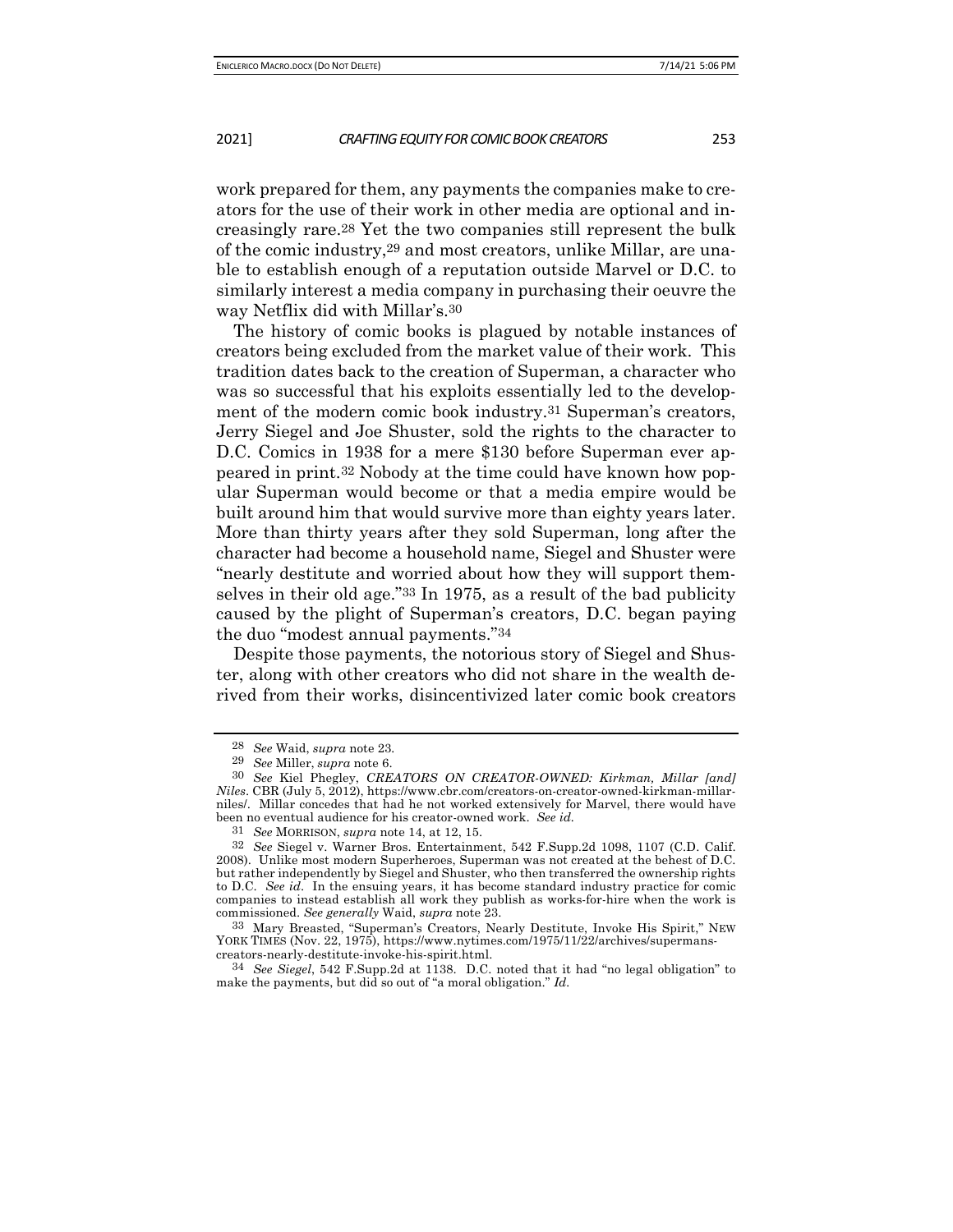from developing innovative new works. "I knew I wouldn't own any of it," Roy Thomas, a prolific writer for Marvel in the 1970s, said of his work.35 "I accepted the work for hire, and as a result, I didn't want to create characters that much because I knew I would get resentful if they ever made movies and TV shows and merchandising out of it that I didn't get money and credit for."36

Yet one of the central purposes of copyright law—of allowing an individual to have a creative and financial monopoly on their own artistic expression—is to incentivize creativity and new ideas by rewarding those who develop them.37 The kinds of private contracts used in the comic industry have led to exactly the opposite result.

Congress has acted on several occasions to remedy such disincentives: most notably, the Copyright Act of 1976 included a provision that allowed creators or their heirs to terminate a transfer of ownership after several decades, restoring ownership to the original creators.38 However, the termination of transfer regime failed to achieve its goal in the comic book industry; in several high-profile instances, creators (or their heirs) attempting to assert their termination rights found themselves thwarted by courts for various reasons.39

Congress should act again to address the unique needs of the comic book industry and to foster a more equitable process of paying creators for their work. An industry-specific solution is required because comic books have proven to be *sui generis*; unlike most other works of art, Marvel and D.C. have been telling continuous, serialized stories that involve long and interlocking elements that have built on each other for decades.40 Reverting the rights of such works back to creators would be untenable in the industry, as would strengthening the termination-of-transfer

<sup>35</sup> *See* Couch, *supra* note 21.

<sup>36</sup> *Id.*

<sup>37</sup> *See* Harper & Row, Pubs., Inc. v. Nation Enters., 471 U.S. 539, 558 (1985) ("[T]he Framers intended copyright itself to be the engine of free expression. By establishing a marketable right to the use of one's expression, copyright supplies the economic incentive to create and disseminate ideas."). *See also* Loren, *supra* note 24, at 1349 ("Fundamentally, copyright protection in the United States is designed to provide an incentive for authors to create and disseminate new works of authorship to achieve progress in knowledge and learning.").

<sup>38</sup> *See* 3 David Nimmer, *Nimmer on Copyright* § 11.01 (2020); 17 U.S.C. §§ 203, 304(c).

<sup>39</sup> *See* discussion *infra* Part II-B.

<sup>40</sup> *See* MORRISON, *supra* note 14, at 118.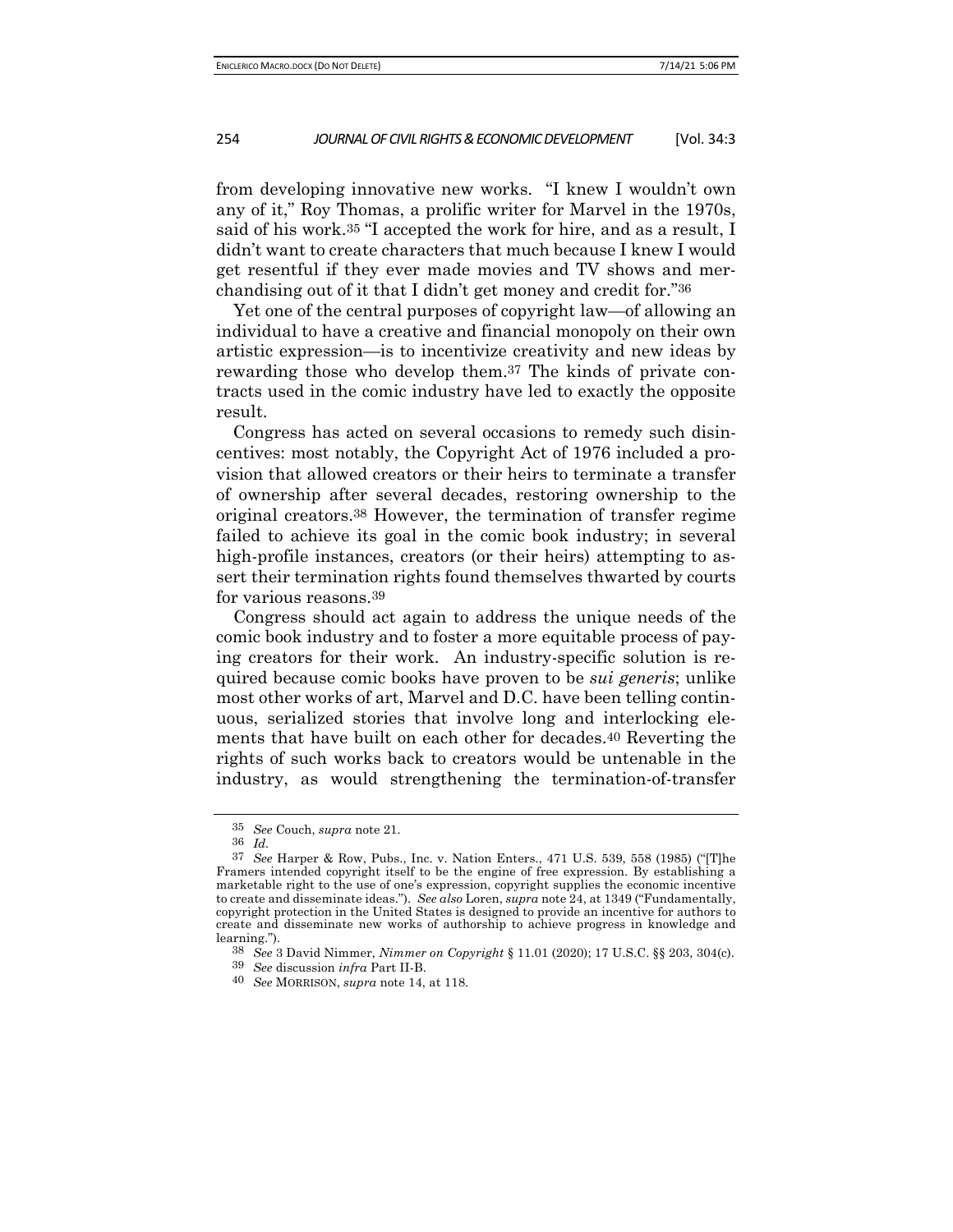protections; the inherently derivative nature of the works—the way each builds on the last—depends on the publishers having access to use characters as they wish.41

Yet the rationale behind termination-of-transfer—that the uncertainty of a creation's success puts authors in a poor bargaining position42—remains strong, particularly as regards comic book characters. The characters and concepts developed in comic books are particularly prone to becoming wildly successful in mass media, which is often accompanied by lucrative profits in ancillary merchandise.43 Such success, however, is far from certain; for every popular hero of the past stands a litany of failures.44 The negotiation of a fair deal is therefore difficult for creators and publishers alike. Writers and artists—particularly ones trying to break into the industry—are not in the position to demand a royalty for an unproven work. Publishers, for their part, face similar uncertainty in deciding whether it is worth paying a creator a premium before a work is published.

This Note proposes a new system of mandatory royalty payments to ensure just compensation for comic book creators who deliver works-for-hire. A procedure should be developed to ascertain the value of a property after a certain amount of time has passed, calculate which creators' work substantially contributed to that value and to what degree, and, finally, require a mandatory royalty to those creators.

Part I of this Note details the inequities that gave rise to the creator's rights movement in the comic book industry. Part II discusses the development and rationale of termination of transfer and its ultimate failure to serve comic book creators. Part III proposes extending a mandatory royalty to creators based on the calculated value of the properties they contribute.

<sup>41</sup> *See id.*

<sup>42</sup> *See* H.R. Rep. No. 94-1476, at 124 (1976).

<sup>43</sup> *See 'Avengers' Bulking Up \$6 Billion Marvel Licensing Machine,* ADAGE (May 4, 2012, 1:49 PM), https://adage.com/article/media/avengers-bulking-6-billion-marvel-licensing-machine/234572.

<sup>44</sup> *See* MORRIS, *supra* note 2, at 8 ("[N]ot every Spandex-clad do-gooder manages to make the big time. From the very origins of the genre…the family tree of costumed crimefighters includes hundreds of third-stringers and Z-listers: near-misses, almost-weres, mighta-beens, nice tries, weirdos, oddballs, freaks, and even the occasional innovative idea that was simply ahead of its time.").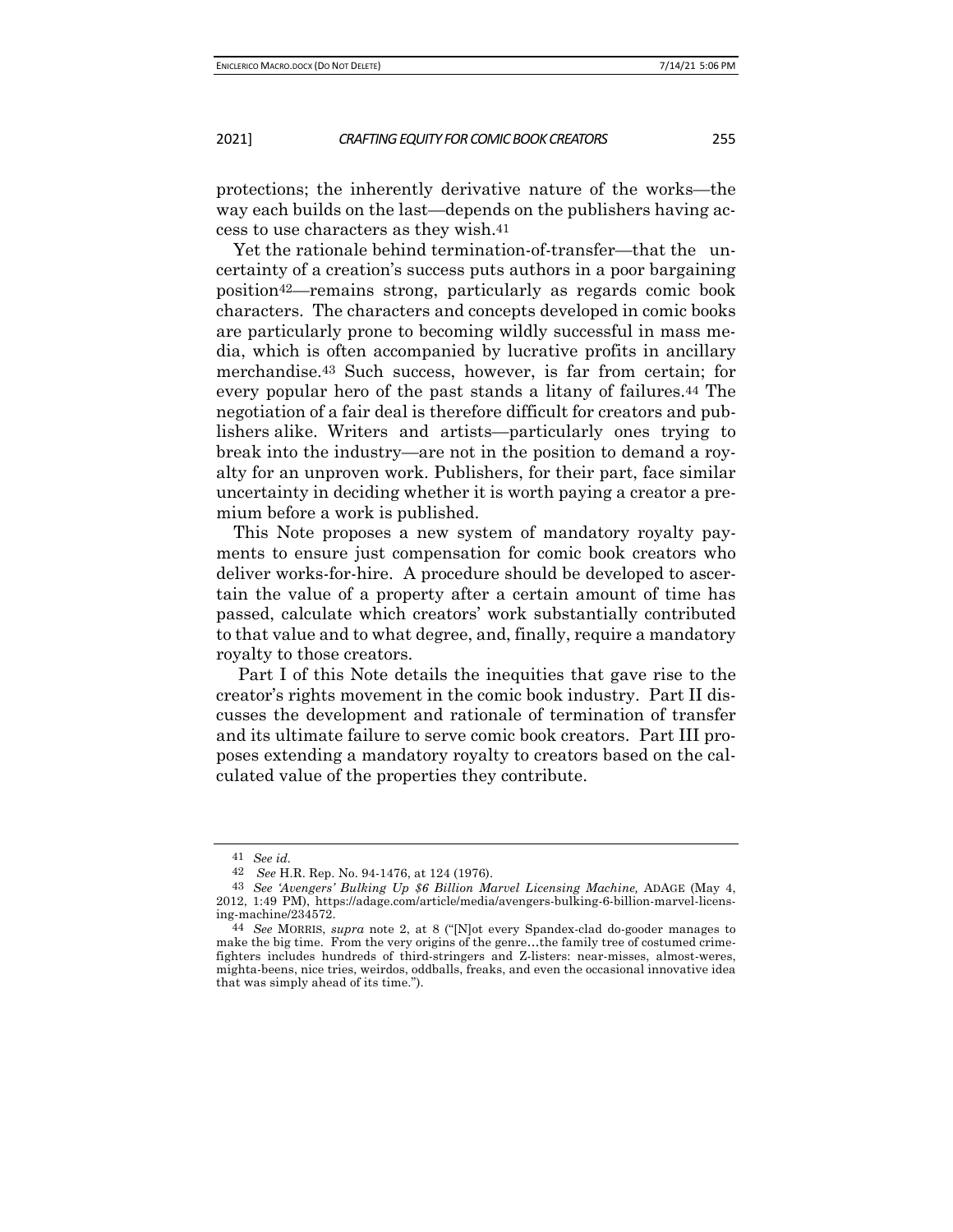## I. THE HISTORY OF CREATOR ISSUES IN THE COMIC BOOK **INDUSTRY**

Most of the superheroes who appear in comic books today were created decades ago. The treatment of the writers and artists who created those characters has led to a ripple effect in which later generations have eschewed creating new works in order to avoid suffering similar inequities. The first part of this section will discuss the rise of the industry from the 1930s through the 1960s. The second will detail the injustices suffered by early creators and evince how their treatment has led to a dearth of new ideas in the industry.

## *A. The Outsized Contribution of the Golden and Silver Ages to the Superhero Genre*

The superhero genre, as conceived in popular culture today, was largely born in June of 1938 when Superman debuted in *Action Comics # 1*, published by D.C. Comics.45 The character birthed something of a revolution in popular culture: a do-gooding "champion of the oppressed," Superman brought justice at the height of the Great Depression to slumlords, overbearing mine owners, and war profiteers.46 "In Superman, some of the loftiest aspirations of our species came hurtling down from imagination's bright heaven to collide with the lowest form of entertainment, and from their union something powerful and resonant was born, albeit in its underwear," comic creator Grant Morrison wrote in his book *Supergods*.47

Superman was also profitable. The character was "as recognizable as Micky Mouse, Charlie Chaplin, or Santa Claus. He was immediately intriguing, immediately marketable."48 Within several years of his debut, Superman was so successful that he starred in three regularly published comic books, appeared on his own radio

<sup>45</sup> *See* MORRISON, *supra* note 14, at 3-4.

<sup>46</sup> *See id.* at 15.

<sup>47</sup> *See id.* 48 *Id.*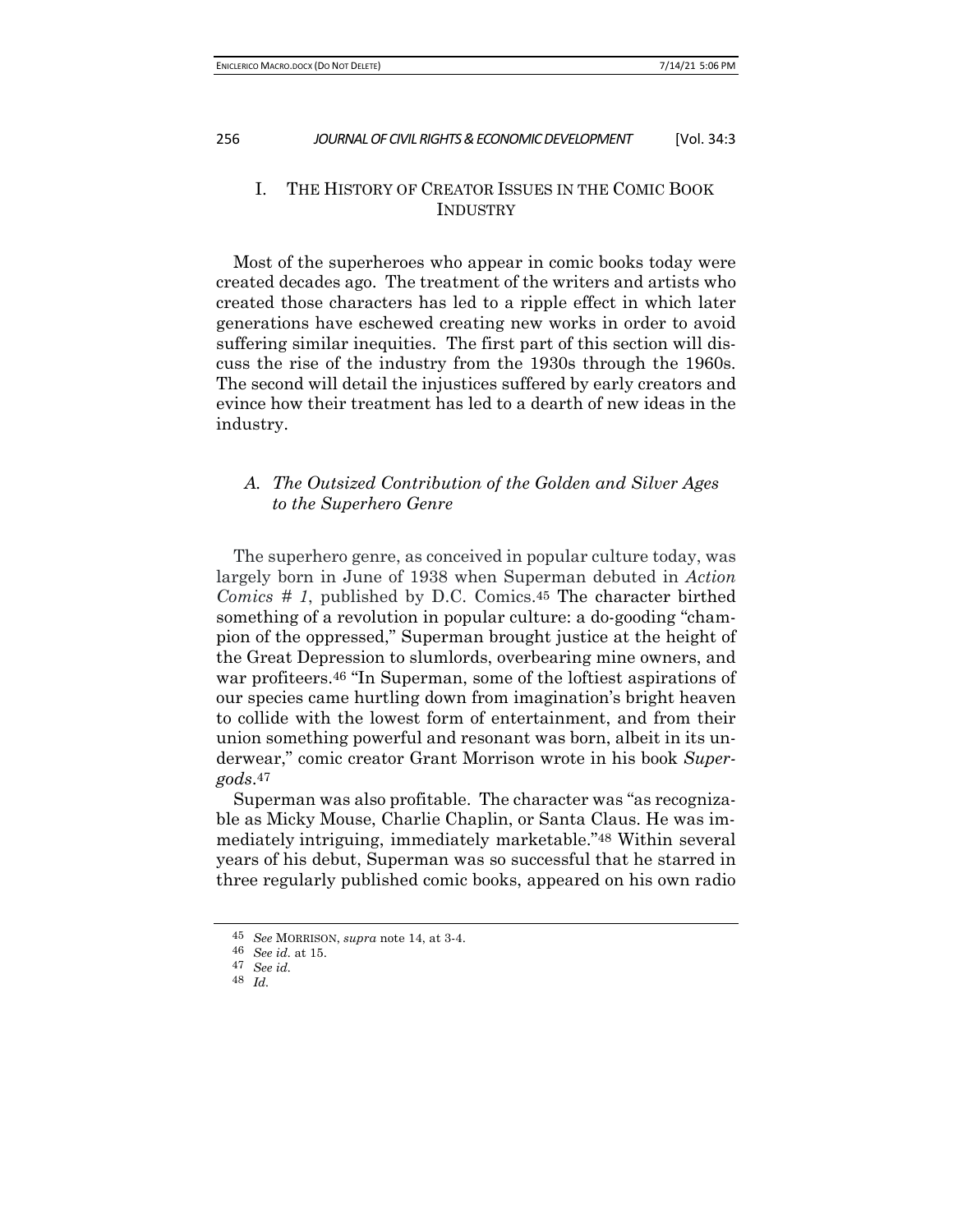program, and was featured on a wide variety of merchandise, including postage stamps, greeting cards, gum, and board games.49 Superman starred in movie serials beginning in 1948 and a successful television series in the 1950s.50

Following the initial success of Superman, hundreds of other costumed adventurers began appearing in comic books, many of whom, including Batman, Wonder Woman, and Captain America, remain popular today.51 This initial wave of superheroes fueled what is known as the "Golden Age" of comic books.<sup>52</sup> The popularity of superhero comics waned for various reasons in the 1950s,53 but in the early 1960s, a plethora of new characters helped prompt a rebirth of the industry.54 This era, known as the "Silver Age," was driven in large part by the co-creations of writer Stan Lee and artist Jack Kirby for Marvel comics.55 These characters included the Fantastic Four, Thor, the Hulk, the X-Men, the Black Panther, the Silver Surfer, and others.56 D.C. characters saw a resurgence during this period as well, driven by the success of the *Batman*  television series in 1966.57

With a handful of notable exceptions, the superheroes from these eras remain the driving forces in the genre today.58 Although new writers have added elements to each character, such as retroactively amended origins, supporting characters, and altered

<sup>49</sup> *See id.* at 11.

<sup>50</sup> *See* Nick Schager, *Superman: The Onscreen History*, ESQUIRE (June 14, 2013), https://www.esquire.com/entertainment/books/a23078/superman-movies-tv-history/. In 1978, the popularity of Superman reached new levels with an eponymously-titled majorbudget film that would have a lasting influence on the presence of superheroes in the motion picture industry. *See* Richard Newby, *Why 'Superman' Is So Hard to Leave in the* 

*Past*, HOLLYWOOD REPORTER (Dec. 14, 2018 11:00 AM), https://www.hollywoodreporter.com/heat-vision/why-christopher-reeves- superman-is-hard-forget-1169350. 51 *See The Golden Age of Comics*, PBS: THE HISTORY DETECTIVES,

https://www.pbs.org/opb/historydetectives/feature/the-golden-age-of-comics/ (last visited Jan. 31, 2021).

<sup>52</sup> *See id.*

<sup>53</sup> In large part because comics gained a negative reputation after psychiatrist Fredric Wertham and his book *Seduction of the Innocent* "blamed…comics and their creators for every social ill to afflict America's children." *See* MORRISON, *supra* note 14, at 54.

<sup>54</sup> *See id.* at 90, 94-95.

<sup>55</sup> *See id*. at 90.

<sup>56</sup> *See id*. 57 *See id.* at 105.

<sup>58</sup> *See* Miller, *supra* note 6.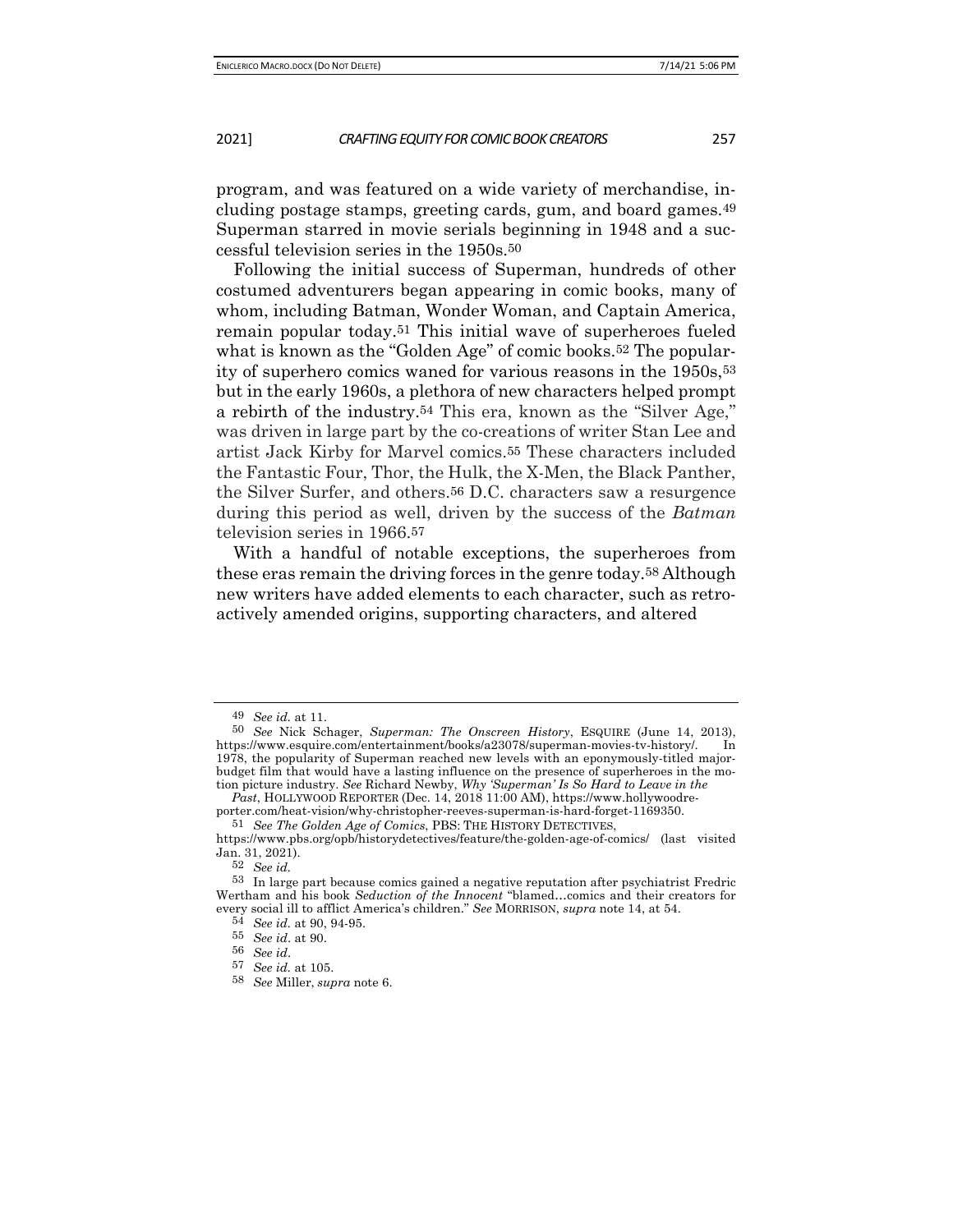superpowers, much of what is featured in their current exploits derives from the original works created more than a half-century ago.59

## *B. The Struggles of Comic Book Creators for the Rights to Their Work*

In 1937, Jerry Siegel and Joe Shuster entered into an agreement with D.C. Comics providing that any work they did for the publisher "shall be and become the sole and exclusive property" of D.C.60 This work included Superman, and D.C. paid the creators \$130 for "exclusive rights" to the character "to have and hold forever" prior to the publication of his first appearance.61 That two young creators would sell their work to a magazine for publication for a one-time fee was not unusual; the duo had already sold other characters to publishing companies that amounted to little success.62 What nobody at the time could have predicted, however, was how popular, influential, enduring, and profitable Superman would eventually become. In the ensuing years, the sale of Superman by Siegel and Shuster would become what Morrison describes as a "dark and evil fairy tale" of "two innocent seventeen-year-old boys seduced by the forked tongues of cartoon fat-cat capitalists and top-hatted bloodsuckers. In this Hollywood tragedy, Jerry Siegel and Joe Shuster are depicted as doe-eyed ingenues in a world of razor-toothed predators."63 Although the truth, as Morrison notes, was "less dramatic," the sale of Superman would

<sup>59</sup> *See* Jason Serafino, *The 10 Best-Retellings of a Superhero's Origins*, COMPLEX (Sep. 5, 2012), https://www.complex.com/pop-culture/2012/09/the-10-best-re-tellings-of-a-superheros-origin/ ("[C]omic book publishers recently began retelling back-stories…. [C]ountless writers and artists have attempted to re-imagine these stories for new generations of fans, while also staying true to the originals."). Some writers have been lauded for finding creative ways to exploit obscure stories and characters from decades ago. *See Doctor Hurt*, RIKDAD'S COMIC THOUGHTS (Aug. 12, 2010), http://rikdad.blogspot.com/2010/08/doctorhurt.html ("It would be fascinating to get the reaction of the creators from 1963 upon learning that a minor throwaway character from one story had become the primary villain in Batman stories from 2007 through 2010.").

<sup>60</sup> Seigel v. Warner Bros. Entm't, Inc., 542 F. Supp. 2d 1098, 1106 (citations omitted).

<sup>61</sup> *Id.* at 1107 (citations omitted).

<sup>62</sup> *See id.* at 1106.

<sup>63</sup> *See* MORRISON, *supra* note 14, at 12.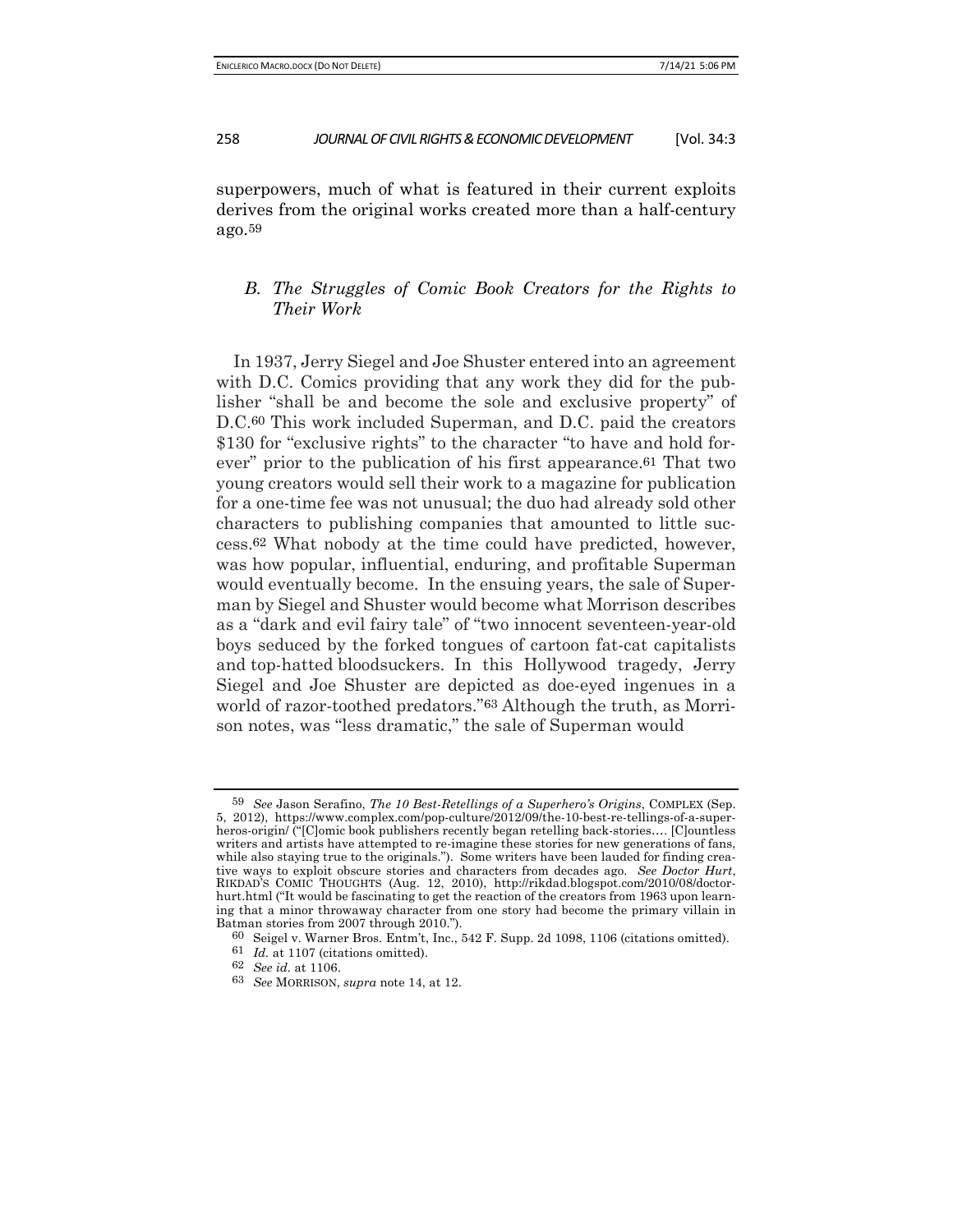influence later creators to attempt to exercise greater care when approaching their work.64

One such creator was Jack Kirby, a driving force behind the early success of Marvel Comics. Kirby worked on a freelance basis for Marvel in that he "was not a formal employee of Marvel, and not paid a fixed wage or salary."65 No clear understanding was reached as to whether Marvel or Kirby owned the rights to Kirby's works.66 Decades later, each party would claim ownership: Marvel contended that, as a freelancer, Kirby had created works-for-hire which were wholly owned by Marvel.<sup>67</sup> Kirby's heirs would argue that Kirby had so much creative freedom while he worked for Marvel that he was essentially creating the work on his own and then selling it to Marvel.68 The Second Circuit ultimately sided with Marvel.69

Regardless of who formally owned the characters, Kirby felt he was owed more for his contributions, waiting in frustration for "a piece of the earnings of that his creations were generating."70 Kirby's prolific run of creating characters for Marvel came to an end in 1967, when he reportedly told friends, "I'm not going to give them another Silver Surfer."71 Kirby feared meeting the same fate as Siegel, who, despite having created Superman, could barely find work and was financially struggling.72 "[Kirby] didn't want to end up like the sixty-three-year-old proofreader working quietly at the corner desk at the Marvel offices, thrown a job because [Stan] Lee couldn't bear to see him so down on his luck, spat out by the industry he'd helped to build," comic historian Sean Howe writes in *Marvel Comics: The Untold Story*.73 "Although Jerry Siegel didn't bring it up with people, a swirl of whispers followed as he made his way in and out of the office: '*That guy co-created Superman. D.C. Comics won't even let him in their offices anymore*.'"74 Kirby

<sup>64</sup> *Id.; see* SEAN HOWE, MARVEL COMICS: THE UNTOLD STORY 91 (2013) (describing how Jack Kirby sought to avoid the fate of Seigel). 65 *See* Marvel Characters, Inc. v. Kirby, 726 F.3d 119, 125 (2d Cir. 2013).

<sup>66</sup> *See id*. at 125-126.

<sup>67</sup> *See id.* at 137.

<sup>68</sup> *See id*. at 126. *See also* discussion of the legal issues of the case *infra* at p. 23.

<sup>69</sup> *See Marvel Characters, Inc.*, 726 F. 3d at 143.

<sup>70</sup> HOWE, *supra* note 64, at 85.

<sup>71</sup> *Id.* at 86.

<sup>72</sup> *See id.* at 91.

<sup>73</sup> *Id.*

<sup>74</sup> *Id.* (emphasis in original).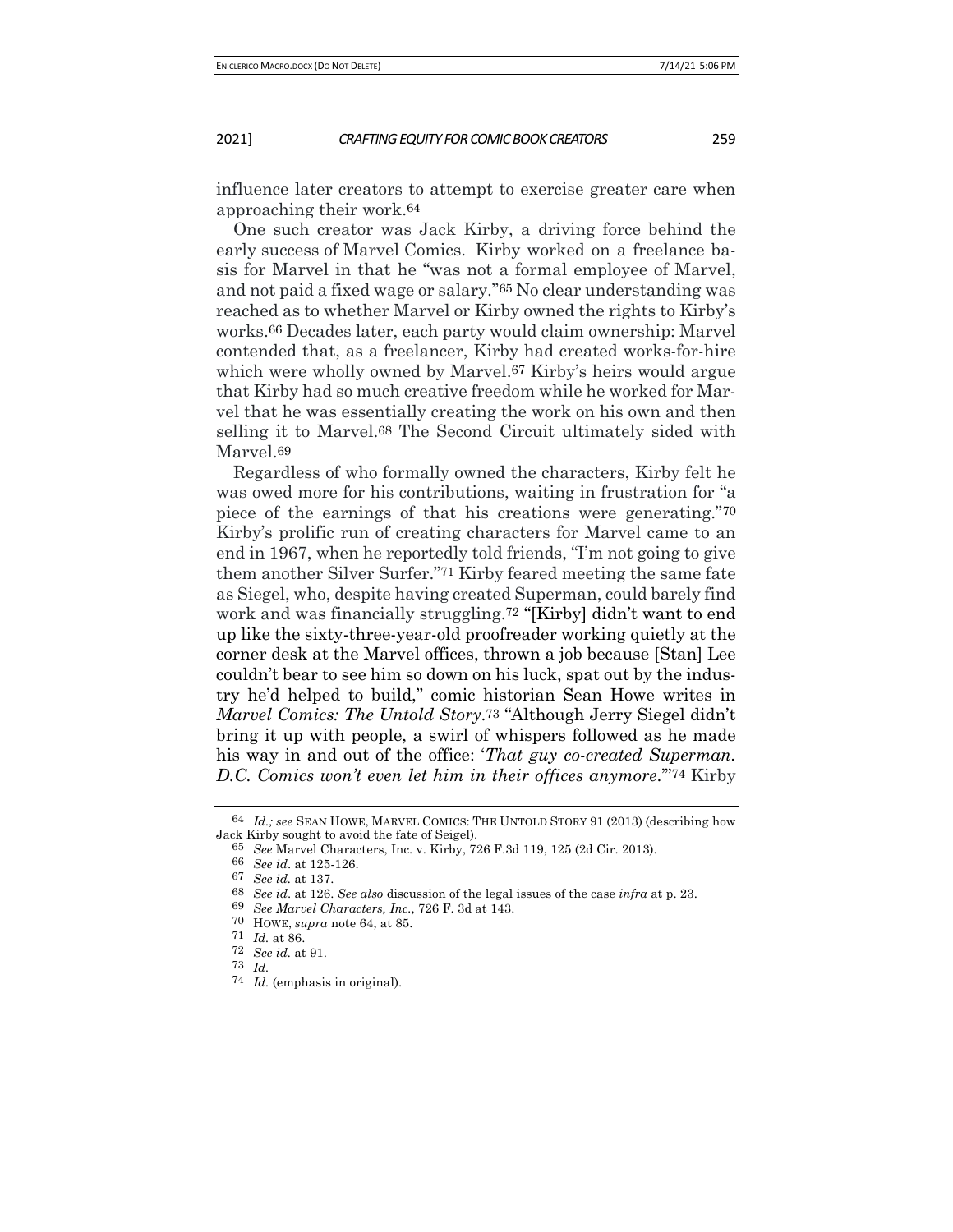ultimately quit Marvel for D.C., where he would go on to create several enduring characters, including "The New Gods."75

Kirby's partner on his early Marvel titles, Stan Lee, had also been frustrated with the lack of ownership in his works. According to Howe, Lee had cautioned younger writers to avoid the industry: "It is a business in which the creator…owns nothing of his creation. The publisher owns it…. I would tell any cartoonist who has an idea… [to] think twice before you give it to a publisher."76 Lee, however, would later become a self-described "'quintessential, ultimate company man.'"77 In the early 1970s, Marvel, fearing Lee might leave the company for D.C., as Kirby had, promoted Lee to the dual positions of president and publisher.78 Lee would later receive a salary of \$500,000 per year as the face of Marvel despite having less of a hands-on role in the company as the years wore on.79

While Lee initially voiced frustration with the way comic book creators were treated, he later defended Marvel and its contract structure.80 Under a classical freedom of contract framework, it is the responsibility of the parties making contracts to ensure equity, rather than courts or legislatures; adherents to this view would assert that a creator who voluntarily sells the rights to a work to a publisher for any price, no matter how unfair, has no recourse other than to negotiate a better contract next time.81 "I've created a number of characters for Marvel that have been successful, but when I created them, I knew they were the property of the company," Lee told an interviewer.82 "For me to suddenly start

<sup>75</sup> *See id.* at 163. Creative differences at D.C., combined with sluggish sales, eventually led Kirby back to another stint at Marvel, though, as with his first run with the company, it ended acrimoniously. *See id.* at 207. Toward the end of his career, Kirby worked in animation along with occasional comic book contributions. *See id* at 232, 239.<br><sup>76</sup> *Id.* at 113.

<sup>77</sup> *Id.* at 245.<br>78 *See id.* at 2 78 *See id.* at 121.

<sup>79</sup> *See id.* at 398 (describing that in 1998, fearing Lee might attempt to assert ownership claims over some of his characters, Marvel signed a lucrative contract with him increasing his annual salary to \$810,000 in addition to many other benefits, including a percentage of income derived from the use of his characters in film and television.).

<sup>80</sup> *See id.* at 245.

<sup>81</sup> *See* Baltimore & O.S.R. v. Voigt, 176 U.S. 498, 505-06 (1899) ("[M]en of full age and competent understanding shall have the utmost liberty of contracting, and that their contracts, when entered into freely and voluntarily, shall be held sacred, and shall be enforced by courts of justice . . . . [Y]ou are not lightly to interfere with this freedom of contract.") (quoting Printing Co. v. Sampason, L.R. 19 Eq. 465).

<sup>82</sup> HOWE, *supra* note 64, at 245.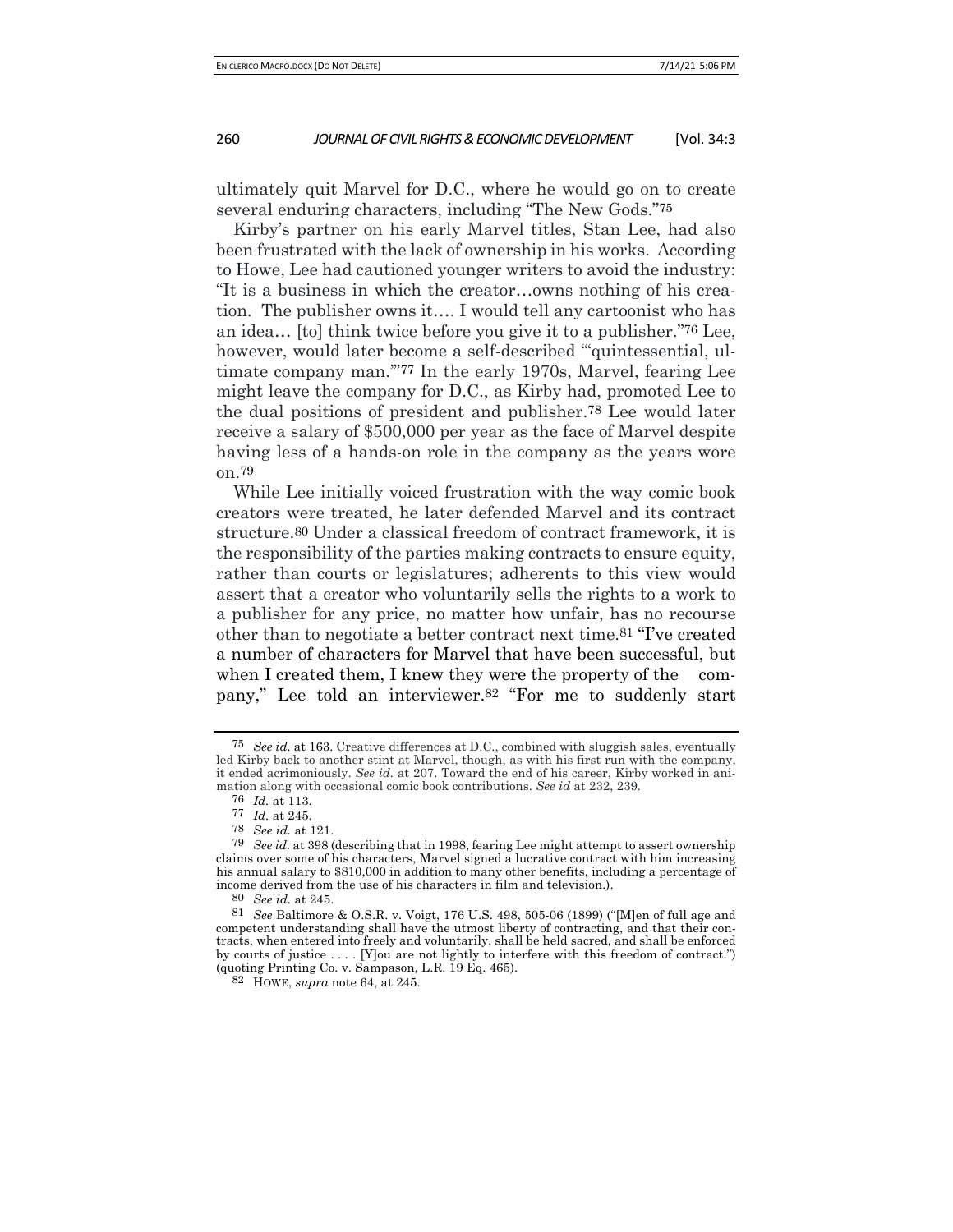saying. . .'I wrote that, I'm going to sue,' to my way of thinking, that would be dishonest."83

Nevertheless, younger creators, witnessing the frustration and economic struggles of their forebears, grew alarmed and exercised caution when creating new work.84 Roy Thomas, who created the superhero Vision and the villain Ultron in 1968,<sup>85</sup> along with the influential "Kree-Skrull War" storyline several years later,86 eventually stopped developing new characters and instead attempted to find new spins on older characters and storylines.87 "I started thinking about how someday they might make a movie or TV show out of one of these characters and how I'd hate the hell out of it if I didn't get money or credit for it," Howe quotes him as saying.88 Thomas "[held] back on delivering new creations. He seemed almost gleeful in his reappropriations, his oeuvre fast becoming a metatextual commentary on ownership and copyright."89

Thomas's books *Invaders* and *All-Star Squadron*, for example, took place in the 1940s and re-explored the exploits of Golden Age heroes, often retelling stories from that era from a more modern perspective.90

Although many creators working on superhero comics in the 1980s hewed closely to Thomas's philosophy of working with previously-existing characters, a notable exception occurred in 1986 with D.C.'s publication of *Watchmen* by writer Alan Moore and artist Dave Gibbons. Moore originally intended the story, a deconstruction of superhero tropes, to focus on characters already owned by D.C., though the writer was subsequently convinced by D.C. editors to develop his own characters for the story.91 Moore was

91 *See* Shaun Manning, *Alan Moore's Watchmen Feud With DC Comics, Explained*, CBR

<sup>83</sup> *See id.* Lee did, in fact, sue Marvel in 2002 for allegedly violating a provision of his 1998 contract that assured him a percentage of the profits of films or television using his characters. *See id.* at 417. The suit was settled out of court with Lee receiving a \$10 million payment from Marvel in addition to his continued annual salary. *See id.* at 426.

<sup>84</sup> *See* Couch, *supra* note 21.

<sup>85</sup> *See id.*

<sup>86</sup> *See* Matt Wood, *What the Kree-Skrull War Is and How It Will Affect the MCU*, CINEMABLEND (July 26, 2017 11:24 AM), https://www.cinema-

blend.com/news/1685080/what-the-kree-skrull-war-is-and-how-it-will-affect-the-mcu. 87 *See* HOWE, *supra* note 64, at 101.

<sup>88</sup> *Id.* at 99.

<sup>89</sup> *Id.* at 101.

<sup>90</sup> *See* Paul O'Connor, *Retcon: Roy Thomas and Earth-2*, LONGBOX GRAVEYARD (Feb.

<sup>19, 2014),</sup> https://longboxgraveyard.com/2014/02/19/retcon-roy-thomas-and-earth-2/.

<sup>(</sup>Nov. 25, 2017), https://www.cbr.com/alan-moore-watchmen-feud-dc-comics-explained/;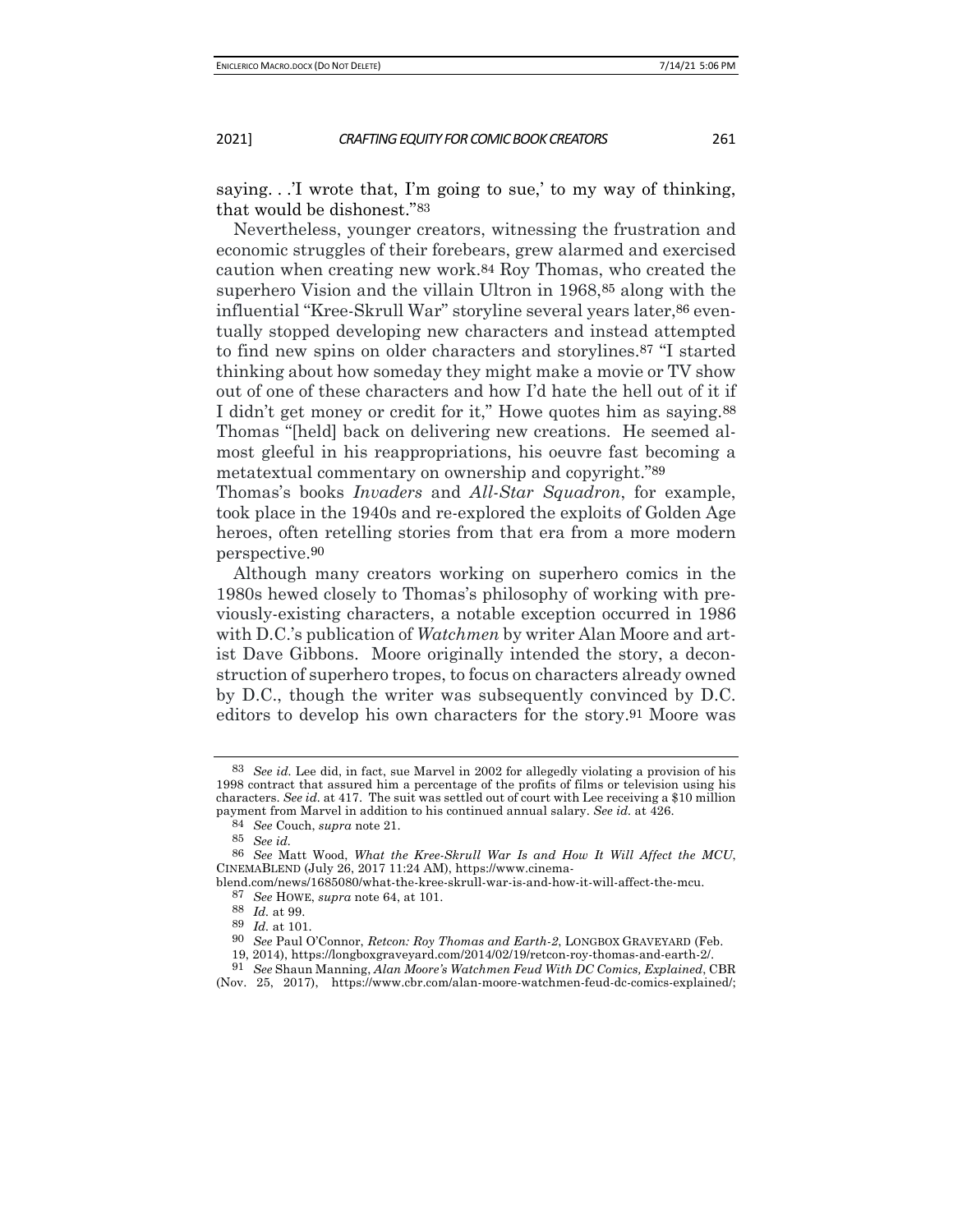wary of creating characters that would be owned by D.C. but ultimately agreed because he had demanded a special clause in his contract that provided that once the books were no longer in print, the ownership rights would revert to Moore.92 "I was a very aware young man at that point," Moore told *Comicon* in 2006:

> I knew that Jack Kirby had been screwed. I knew that Marvel comics had screwed everybody and D.C. had screwed everybody since their inception. However, at the time when I was getting into the industry they were talking the language of progress…. Perhaps I was too ready to believe what I was told. 93

The standard practice for most comic books at the time was for a title to go out of print after each issue had been released; since *Watchmen* was a twelve-issue limited series, Moore believed he would gain the rights to the characters after the publication of the final issue in 1987.94 D.C., however, never took *Watchmen* out of print.95 Instead, the company used the burgeoning graphic novel format—bound, collected reprints of individual comic books—to keep *Watchmen* in perpetual publication, and Moore never regained the rights to the characters.96 Moore, a relatively sophisticated industry professional, negotiating with the intention of avoiding the pitfalls that befell earlier creators, had attempted and failed to use the power of contract to negotiate a deal that gave him the rights to his own work. "I said, 'Fair enough," Moore later told the *New York Times*. "You have managed to successfully swindle me, and so I will never work for you again."97

In 1992, seven of the top artists at Marvel departed the company to form Image, a new company founded in large part to protect the rights of creators.98 All writers and artists at Image retain

94 *See* Manning, *supra* note 91*.*

Dave Itzkoff, *The Vendetta Behind 'V for Vendetta,'* N.Y. TIMES (Mar. 12, 2006),

https://www.nytimes.com/2006/03/12/movies/the-vendetta-behind-v-for-vendetta.html. 92 *See* Itzkoff, *supra* note 91.

<sup>93</sup> The Beat, *A FOR ALAN Pt. 2: the further adventures of Alan Moore*, COMICON (Mar. 16, 2006, 1:10 PM), http://web.archive.org/web/20060419040811/www.comicon.com/thebeat/2006/03/a\_for\_alan\_pt\_2\_the\_further\_ad.html.

<sup>95</sup> *See id.*

<sup>96</sup> *See id.*

<sup>97</sup> *See* Itzkoff, *supra* note 91.

<sup>98</sup> *See* Patrick A. Reed, *ON THIS DAY IN 1992: THE START OF THE IMAGE COMICS*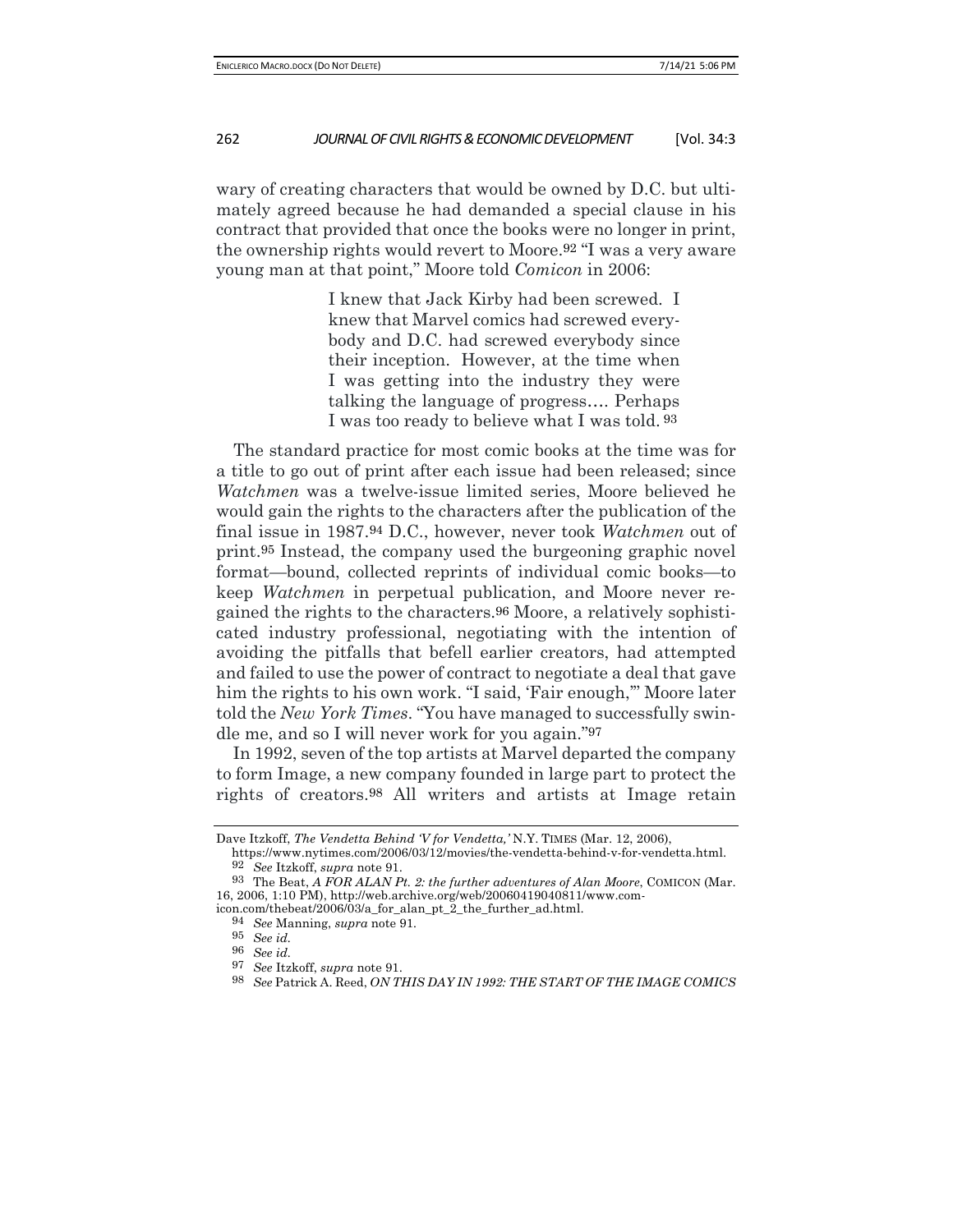ownership of their work.99 Image has yielded a number of successful titles, including many that have since been adapted to other mediums; *Walking Dead*, for example, spawned several popular television shows.100 Some creators who found initial success working for Marvel or D.C. have vastly preferred Image's business model.101 "I try not to create new characters for Marvel or D.C.," writer Mark Millar said in 2012.102 "I try to just do spins on their existing characters so they can't make a movie based on something I've created…. Legally, there's nothing to stop Marvel or D.C. adapting a book you've done with one of their characters scene-forscene into a movie and then making toys of it and everything, and you wouldn't be paid one cent."103 Millar wrote the *Civil War* storyline for Marvel that was turned into a successful film,104 but later began working exclusively with Image. Because creators working with Image retain ownership of their work, a media company seeking to make a derivative work from an Image comic must negotiate with the creator, rather than Image.105 Millar, for example, sold the television and film rights to all the work he had done for Image to Netflix in 2016, reportedly for \$31 million.106

While Image has provided an alternative publishing model that

100 *See* Lesley Goldberg, *With 'The Walking Dead' Comics Now in the Books, What's Next for Robert Kirkman?*, Hollywood Reporter (July 3, 2019, 12:00 P.M.), https://www.hollywoodreporter.com/live-feed/walking-dead-comics-end-whats-next-robert-kirkman-1222389.

*REVOLUTION*, COMICS ALLIANCE (Feb. 1, 2016), https://comicsalliance.com/tribute-imagecomics/.

<sup>99</sup> *See id.* Some Image books included explicit references to creator freedom. An early issue of the series *Spawn*, drawn by Image co-founder Todd McFarlane, depicts a jail cell through which the arms of recognizable superheroes owned by Marvel and D.C.—Superman, Batman, the Hulk, Thor, and many others—reach for escape. "THEY ARE HEROES," the text reads. "CHAMPIONS. WATCHMEN. AVENGERS…. MEN OF STEEL…. THEY ARE TRAPPED…. THEY ARE SCREAMING." A line of hooded, bound prisoners stands across from the cell; they are described as "THEIR CREATORS. THE ONES WHO SOLD THEM." Todd McFarlane and Dave Sim, *Crossing Over*, SPAWN 10 (Image Comics 1993).

<sup>101</sup> *See* Phegley, *supra* note 30.

<sup>102</sup> *Id.*

<sup>103</sup> *Id.*

<sup>104</sup> *See* Megan Peters, *Creator Mark Millar Was Not Impressed With Captain America: Civil War*, COMICBOOK (Sept. 5, 2017, 10:33 PM), https://comicbook.com/marvel/2016/12/20/creator-mark-millar-was-not-impressed-with-captain-america-civil/.

<sup>105</sup> Negotiations to sell the rights of a successful comic book to a film company differ from a deal to sell the rights to a story to a publishing company because in the former case the work has already proven lucrative on the market, and the negotiations can reflect the value of the property.

<sup>106</sup> *See Netflix Acquires Millarworld,* NETFLIX (Aug. 7, 2017), https://media.netflix.com/en/press-releases/netflix-acquires-millarworld-1; Johnston, *Millarworld*, *supra*  note 27.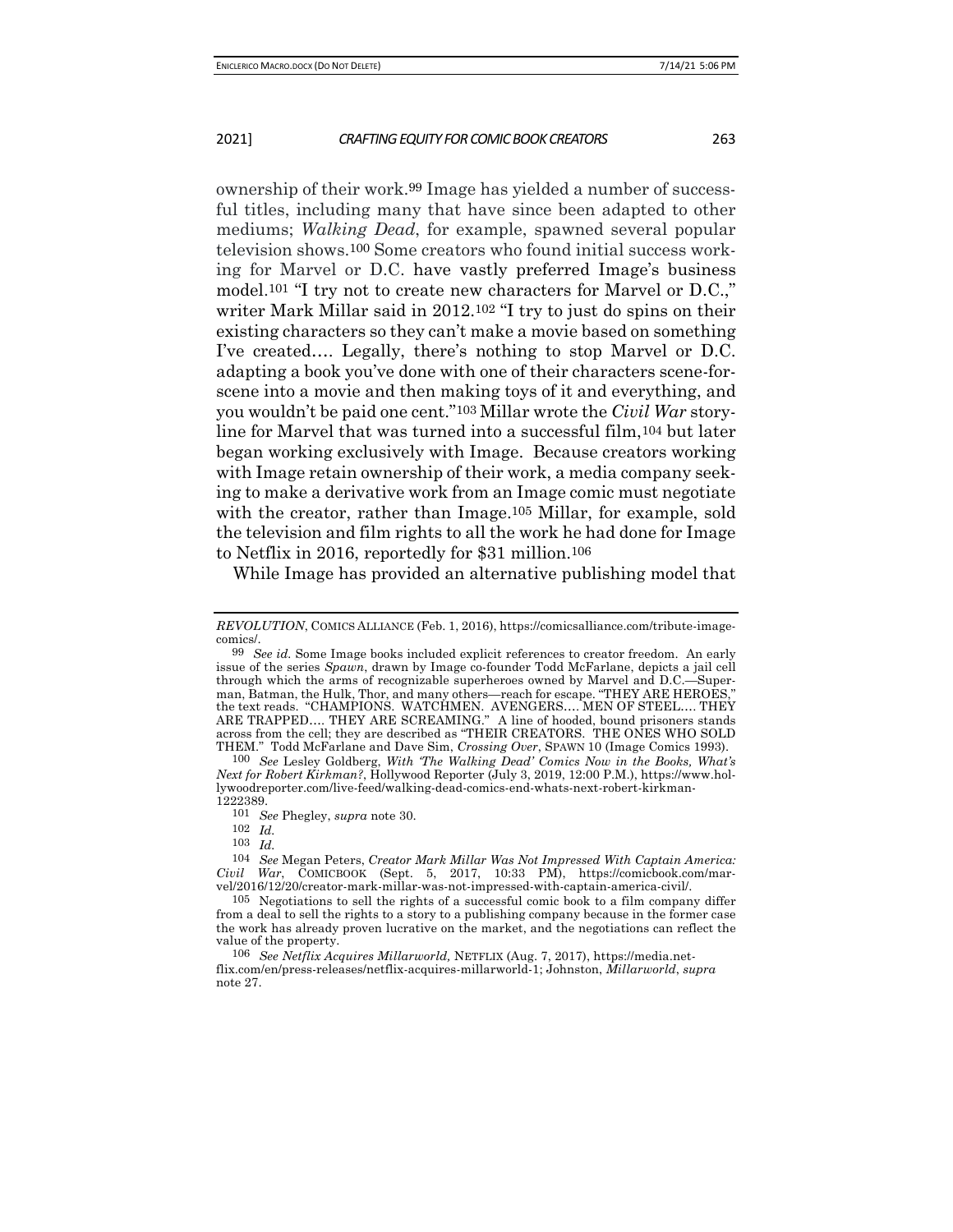has been enjoyed by authors like Millar and *Walking Dead* creator Robert Kirkman, Marvel and D.C. continue to dominate the comic industry, particularly in the superhero genre. In November 2019, for example, Marvel and D.C. together accounted for more than seventy percent of comics sold on the direct market.107 Because of their dominance, Marvel and D.C. still represent the greatest chance of remunerative success for creators. The nature of the industry and its contract structures make it difficult, if not impossible, for creators to be fairly compensated for their work in a way that incentivizes future creators to develop innovative new works. As seen throughout this section, private market solutions of contract negotiations have failed creators. A legislative mandate is required to ensure that creators, no matter which company they work for, receive fair compensation.

## II. TERMINATION OF TRANSFER AND COMIC BOOK CREATORS

The disparate bargaining position of creators in dealing with publishing companies was a major impetus in Congress's decision to include the termination-of-transfer provision in the Copyright Act of 1976.108 In allowing authors or their heirs to terminate a transfer of copyright, Congress acknowledged the "unequal bargaining position of authors, resulting in part from the impossibility of determining a work's prior value until it has been exploited."109 The language of the provision allows for the termination of transfers made through private contracts.110

And yet, for various reasons, the most high-profile attempts to exercise termination in the comic book field failed.

<sup>107</sup> *See* Rich Johnston, *Undiscovered Country #1 Outsells Batman #82 in November 2019 Diamond Comics Marketshare*, BLEEDING COOL (Dec. 6, 2019), https://www.bleedingcool.com/2019/12/06/undiscovered-country-1-outsells-batman-82-november-2019-diamond-comics-marketshare/.

<sup>108</sup> *See* H.R. Rep. No. 94-1476, at 124 (1976).

<sup>109</sup> *Id.*

<sup>110</sup> 17 U.S.C. § 203 (a)(5).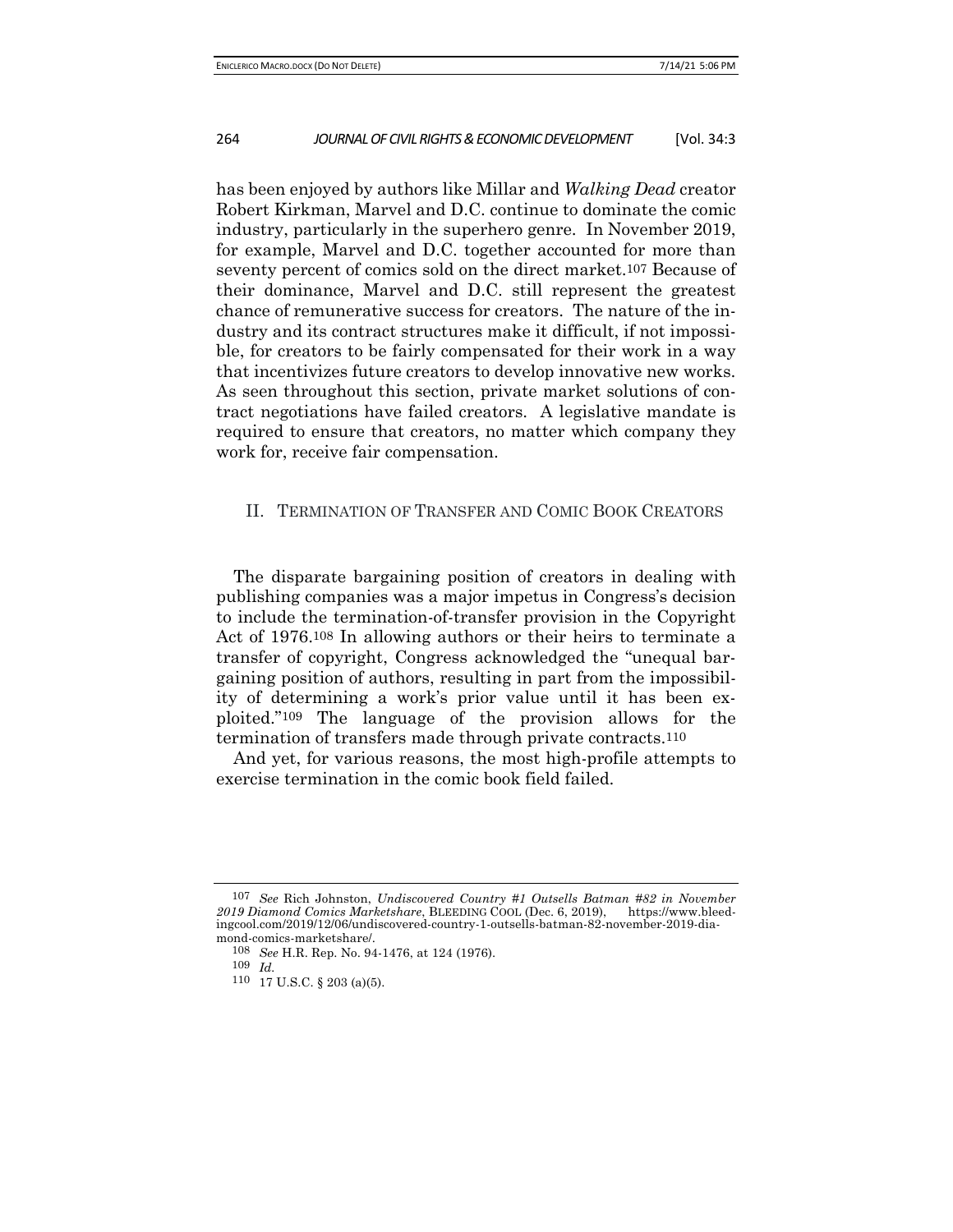The following sections will, in turn, discuss the origins of the termination right and the attempts of comic creators to exercise it. The resulting failures and gaps in the doctrine signal the need for more legal reform and innovation.

## *A. The Passage of Termination of Transfer and Rationale Behind the Measure*

The U.S. Constitution grants Congress the power to "promote the progress of science and useful arts, by securing for limited times to authors and inventors the exclusive right to their respective writings and discoveries."111 The framers of the Constitution "intended copyright itself to be the engine of free expression. By establishing a marketable right to the use of one's expression, copyright supplies the economic incentive to create and disseminate ideas."112

The Copyright Act of 1909, the precursor to the current Act, gave authors control over their work for twenty-eight years with an option to renew those rights for another twenty-eight years.113 When the initial term ended, the rights to a work would vest in its original author, even if that author had transferred or assigned the rights to someone else.114 In including this renewal option, Congress intended to afford authors an opportunity to reclaim rights they had already sold to a publisher.115 The House Committee report on the law noted that it "not infrequently happens that the author sells his copyright outright to a publisher for a comparatively small sum," and that, when it came time to renew a copyright, "it should be the exclusive right of the author to take the renewal form…so that he could not be deprived of that right."116

In *Fred Fisher Music Co. v. M. Witmark & Sons*,117 however, the authors of the song "When Irish Eyes Are Smiling," which they had copyrighted in 1912 and sold to the Witmark publishing

<sup>111</sup> U.S. CONST. art. I, § 8, cl. 8.

<sup>112</sup> Harper & Row, Pubs., Inc. v. Nation Enters., 471 U.S. 539, 558 (1985).

<sup>113</sup> *See* Nimmer, *supra* note 38, at § 11.07.

<sup>114</sup> *See* Loren, *supra* note 24, at 1334.

<sup>115</sup> *See* Nimmer, *supra* note 113 (quoting H.R. Rep. No. 60-2222, at 14-15 (1909)).

<sup>116</sup> *Id.*

<sup>117</sup> *See generally* Fred Fisher Music Co. v. M. Witmark & Sons, 318 U.S. 643 (1943).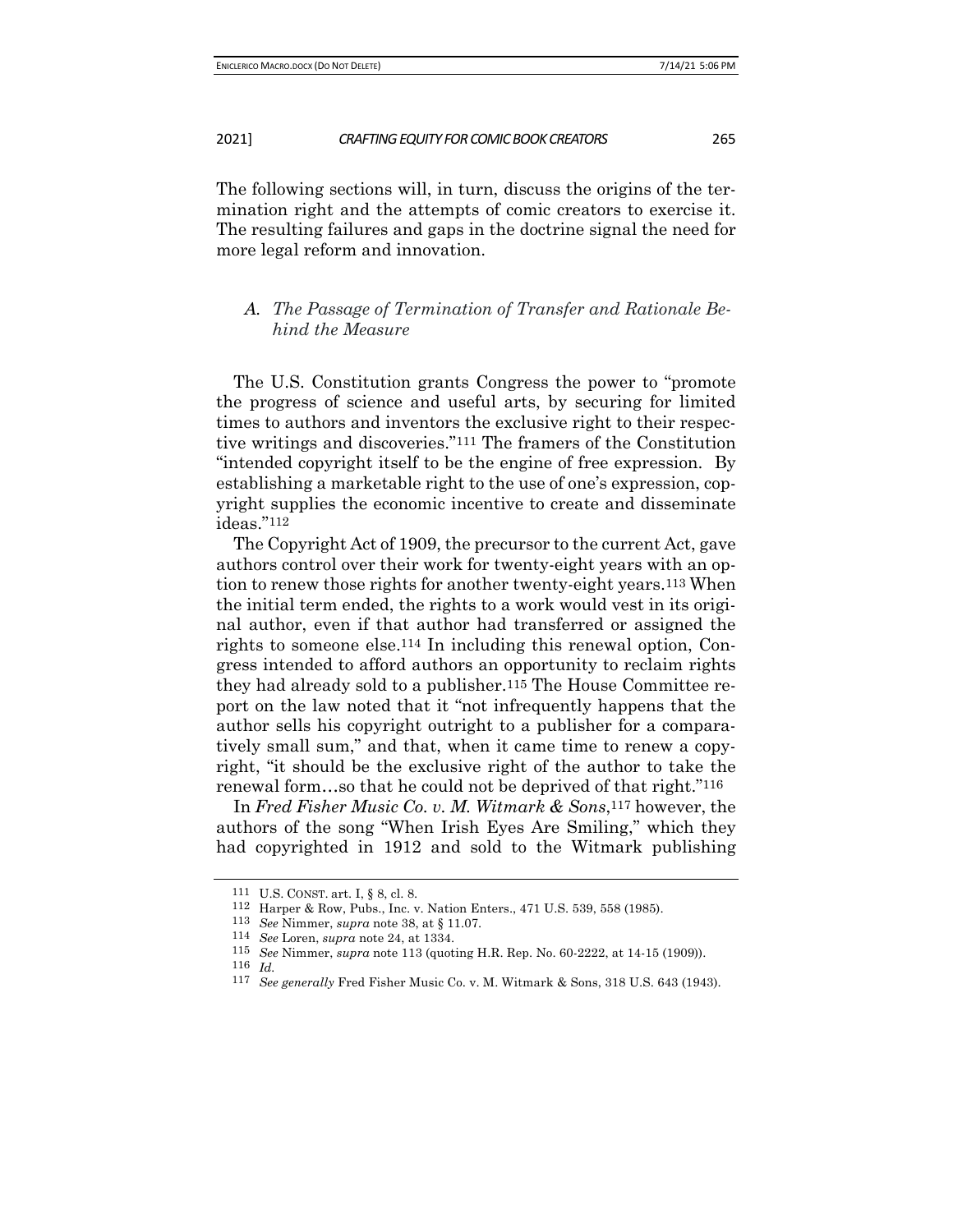company in 1917, sought to renew the copyright in their own name when the original term ended in 1939.118 Witmark claimed that its acquisition of the rights had included not only the original period but the renewal term as well.119 The Supreme Court held that the renewal provision of the 1909 law could not override an explicit transfer, where an author had granted a publishing company the exclusive rights to a work.120 The Court ruled that when the rights to the song were transferred to Witmark, Witmark had ownership not only for that initial period but for the renewal period as well.121

Many believed that the Court in *Fred Fisher* "substantially thwarted" Congress's objective in passing the Copyright Act.122 When debating a new copyright act to replace the 1909 law, Congress sought to rectify the *Fred Fisher* "deficiency."123 In developing the new law, Congress "intended to provide added benefits to authors at a time when the work's true value can be appreciated"124 in part because "authors are congenitally irresponsible" and "frequently they are so sorely pressed for funds that they are willing to sell their work for a mere pittance."<sup>125</sup>

The desire to protect authors eventually resulted in the inclusion of the termination of transfer provisions in the Copyright Act of 1976. The new copyright law dispensed with the previous regime's renewal system in favor of one term of copyright—life of the author plus fifty years (later extended to life of the author plus seventy years).<sup>126</sup> The reversionary right was replaced by termination of transfer: section 304(c) of the Copyright Act of 1976 allows authors of any work created before 1978 (or, if they are dead, their heirs) to terminate a grant they assigned to another party.127 The new law provided a five-year window starting fifty-six years after the original copyright, meaning that termination must occur

<sup>118</sup> *See id.* at 645-46. 119 *See id.*

<sup>120</sup> *See id.* at 655, 657-58.

<sup>121</sup> *See id.* at 655-56.

<sup>122</sup> *See* Nimmer, *supra* note 38, at § 11.07 (citing Mills Music, Inc. v. Snyder, 469 U.S. 153, 185 (1985) (White, J., dissenting)).

<sup>123</sup> *Id.* (quoting Discussion and Comments on the Report of the Register of Copyrights on the General Revision of the U.S. Copyright Law 93 (Comm. Print 1963)).

<sup>124</sup> Nimmer, *supra* note 38, at § 11.01.

<sup>125</sup> *Id.* (quoting Fred Fisher Music Co. v. M. Witmark & Sons, 318 U.S. 643, 656 (1943)).

<sup>126</sup> *See* Loren, *supra* note 24, at 1334.

<sup>127</sup> *See* 17 U.S.C. § 304(c).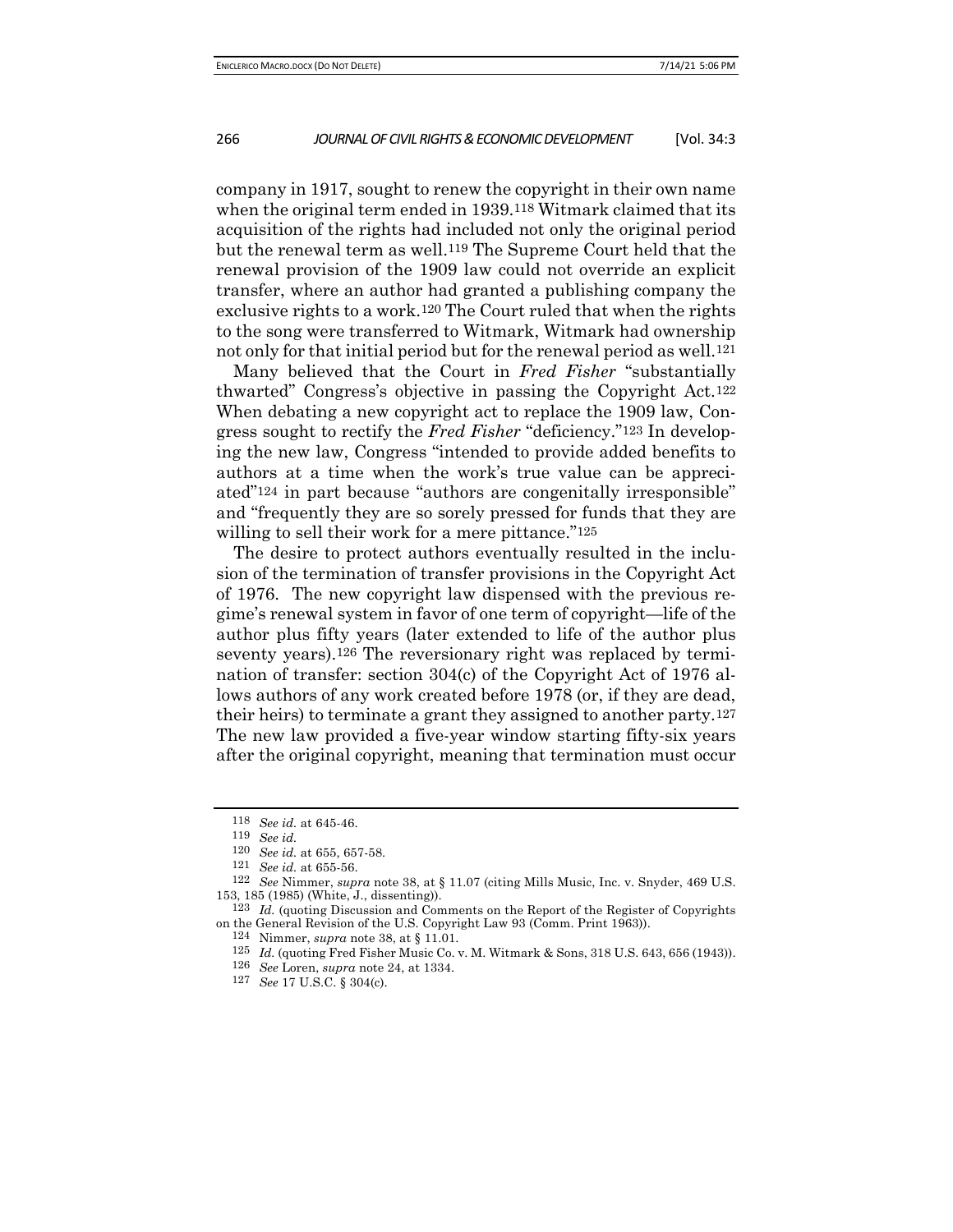in one of those years.128 Section 203 of the law extended similar protections to the authors of works created after 1978, beginning thirty-five years after the date of assignment of the copyright.129

Both sections 304 and 203 exempted works-for-hire from the termination provision as part of a compromise to secure the support of publishers.130 The exemption reflects the view that works-forhire are distinct from transfers; whereas in the latter case the author assigns ownership to another entity, works-for-hire are generally created when an entity commissions the author to create the work expressly for them.131 In such cases, the entity for whom the work is prepared, rather than the person who actually creates the work, is deemed the "author," and therefore there is no transfer to terminate in such cases.132

The inclusion of termination in the 1976 Act was "an uneasy compromise" between "freedom of contract and constitutional protection for authorial works."133 Authors favored the termination provision because publishers were more powerful and sophisticated than they themselves were; publishers believed that termination would be a detriment to their business model and disputed the notion that, when negotiating contracts, authors were unsophisticated or lacked bargaining power.134 Congress ultimately included the provision on the grounds that the inferior bargaining position of authors grew not from a lack of sophistication but rather from the difficulty of determining what a work was worth before its publication.135 Authors who negotiated away a work that was later determined to be of great value would therefore have another opportunity to reclaim that work. The termination provision was first included in a 1965 draft of what would become the

<sup>128</sup> *See id.* The chance to terminate a transfer effectively ends 61 years after the original copyright.

<sup>129</sup> *See* 17 U.S.C. § 203(a).

<sup>130</sup> *See* Marci A. Hamilton, *Commissioned Works As Works Made For Hire Under the 1976 Copyright Act: Misinterpretation and Injustice*, U. PA. L. REV., 1281,1291-93 (1987).

<sup>131</sup> *See* Loren, *supra* note 24, at 1339.

<sup>132</sup> *See id.*

<sup>133</sup> Kiley C. Wong, *Beyond the Gap: A Practical Understanding of Copyright's Termination of Transfers Provisions*, 27 BERKELEY TECHNOLOGY L.J. 613, 621 (2012).

<sup>134</sup> *See id.* at 622. Publishers have far more creators to choose from than creators have publishers to choose from; publishers are therefore in a stronger position to turn down creators than vice versa. As such, it is difficult for a creator to include a provision in a contract for generous royalty payments in the event of a work's success.

<sup>135</sup> *See id.* at 623.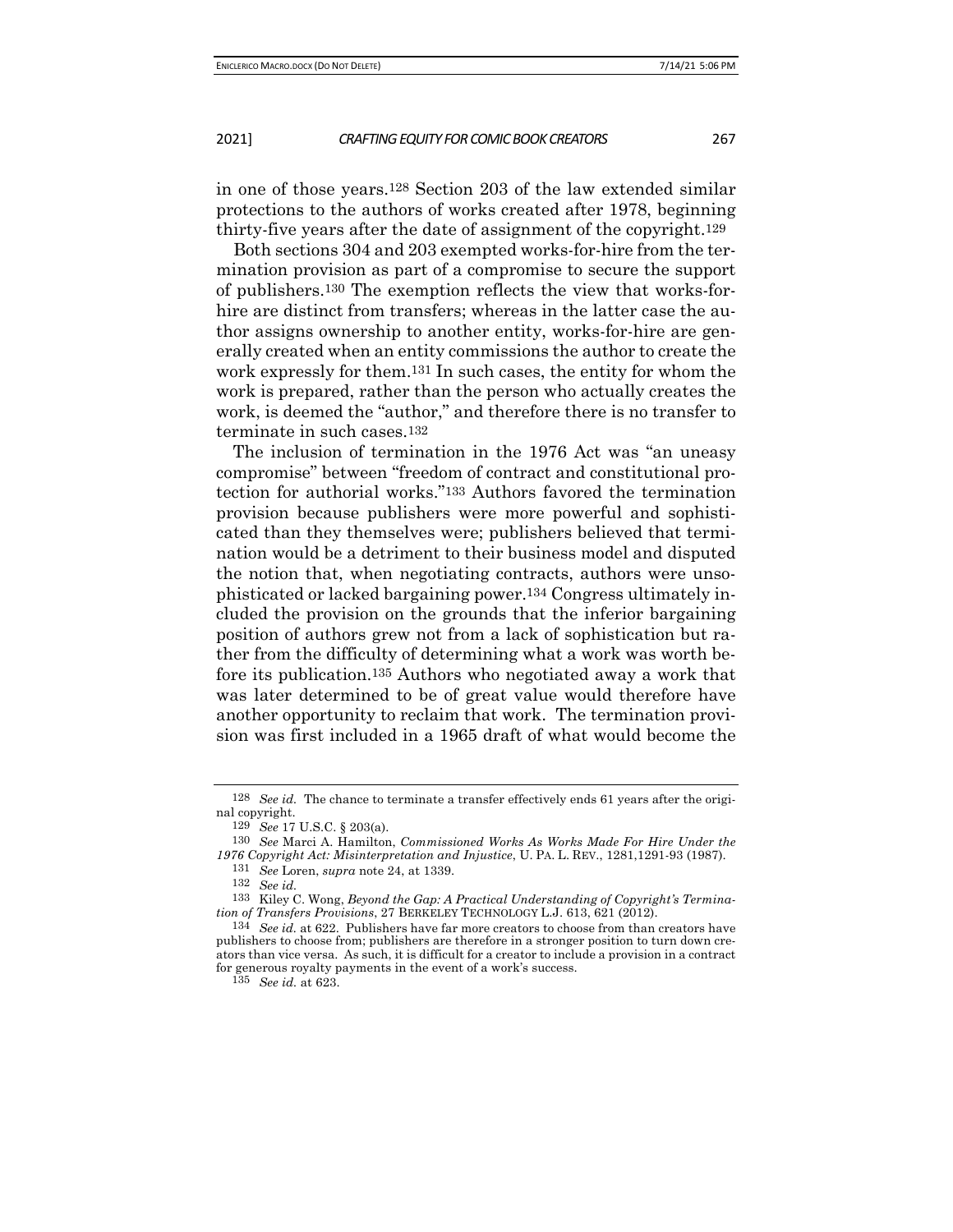1976 law; while the bill went through many changes in the nine years before it was finally passed, the rationale behind the termination provision was able to survive largely as originally drafted.136 The provision explicitly allows for the termination of transfers made through private contracts, stating that termination "may be effected notwithstanding any agreement to the contrary."137

## *B. The Termination of Transfer Provision Fails the Siegel and Kirby Families*

The legal history between Siegel and Shuster and D.C. Comics was contentious for decades. The creative team first sued the publisher in 1947, attempting to annul their sale of the Superman character for a lack of consideration.138 That case ended with a settlement, in which D.C. paid Siegel and Shuster about \$94,000.139 In 1969, during the period when the character's original copyright would have been up for renewal under the 1909 Act, the creators attempted to reclaim the character.140 The Second Circuit denied the claim, invoking *Fred Fisher*.141

Jerry Siegel died in 1996, but the 1976 Copyright Act's termination of transfer provision gave his heirs another chance to try to win Superman back from D.C. Comics.142 In 1997, Joanne Siegel and Laura Siegel Larson, the widow and daughter of Jerry Siegel, respectively, filed claims to terminate the transfer of the rights in

<sup>136</sup> *See* Mills Music, Inc. v. Snyder, 469 U.S. 153, 160-61 (1985).

<sup>137</sup> 17 U.S.C. § 203 (a)(5). This interpretation of the statute was challenged by Marvel after Joe Simon, the co-creator of Captain America, attempted to terminate his transfer of the character to the company. *See* Marvel Characters v. Simon, 310 F.3d 280, 282 (2d Cir. 2002). Marvel claimed that a prior negotiation with Simon voided his right to terminate the transfer. *See id*. at 285. The Court held it was "clear that an agreement made after a work's creation stipulating that the work was created as a work for hire constitutes an 'agreement to the contrary' which can be disavowed pursuant to the statute. Any other construction…would thwart the clear legislative purpose and intent of the statute." *Id*. at 290.

<sup>138</sup> *See* Siegel v. Warner Bros. Entertainment Inc., 542 F.Supp.2d 1098, 1111-12 (C.D. Cal. 2008).

<sup>139</sup> *See id.* at 1112.

<sup>140</sup> *See id.*

<sup>141</sup> *See id.* (citing Siegel v. National Periodical Publications, Inc*.*, 508 F.2d. 909 (2d Cir. 1974)).

<sup>142</sup> *See id. at* 1113.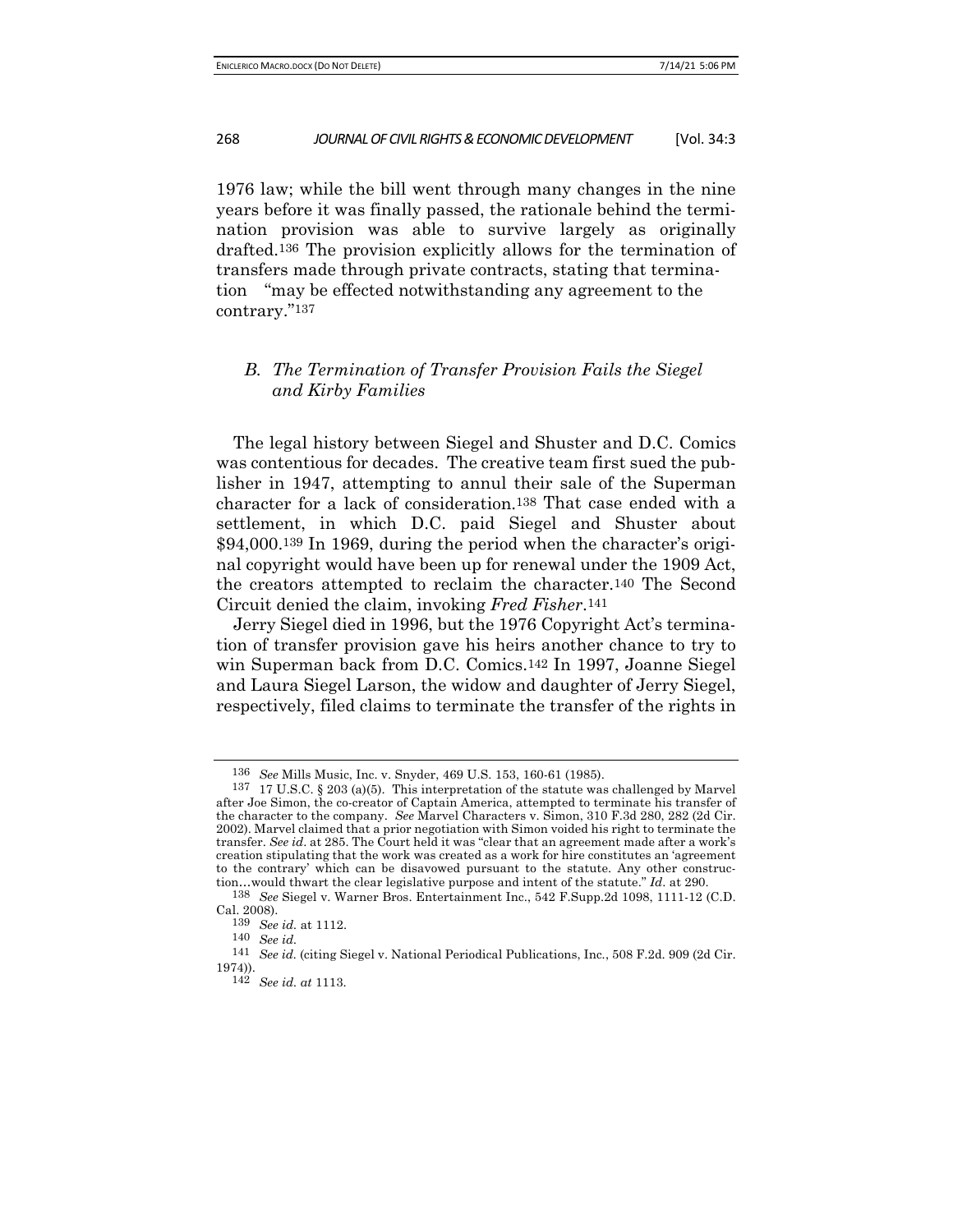the character to D.C.143 The District Court for the Central District of California, in evaluating the claim, noted that the successful termination of a grant to copyright is generally "a feat accomplished 'against all odds.'"144

The court found that the Siegels were able to terminate the transfer of the rights to Superman.145 Furthermore, the court noted that the termination of transfer concept was intended to give authors and their heirs "a chance to retain the extended renewal term in their work and then re-bargain for it when its value in the [marketplace] was known."146 As such, the Siegels were awarded on summary judgment profits from the "domestic exploitation" of the Superman copyright, with the details of the resulting payments to be determined at trial.147

The Siegels' victory was short-lived. In 2013, the district court's decision was reversed by the Ninth Circuit, which held that, during settlement negotiations in the early 2000s, the Siegels had effectively accepted an offer from D.C. rendering "moot all of the other questions in this lawsuit."148 The court made no mention of the 1976 Act's language stating that termination "may be effected notwithstanding any agreement to the contrary."149

Another notable attempt to exercise termination occurred in 2009 when Jack Kirby's descendants sought to reclaim over 262 works created by Kirby between 1958 and 1963.150 The suit had major stakes for the comic book industry; because Kirby had made such a large number of lasting contributions to Marvel's publishing line (and, by extension, its film and television offshoots), the company's fictional universe and publishing empire would

<sup>143</sup> *See Siegel*, 542 F.Supp.2d at 1114. The termination would have been effective as of April 1999—shortly before the expiration of the 61-year period from the original 1938 publication date. *See id.* 1101-02 (citing 2 William F. Patry, Patry on Copyright § 7:52 (2007)).

<sup>145</sup> *See id*. at 1126.

<sup>146</sup> *Id.* at 1139.

<sup>147</sup> *See id.* at 1142, 1145.

<sup>148</sup> Larson v. Warner Bros. Ent., Inc., 504 Fed. Appx. 586, 588 (9th Cir. 2013).

<sup>149</sup> 17 U.S.C. § 203 (a)(5); *see also, supra* note 36 and accompanying text. The Second Circuit, by contrast, found in *Simon* that the "any agreement" language applied to a settlement agreement made after the initial transfer that purportedly declared Captain America to have been a work-for-hire. *See* Marvel Characters, Inc. v. Simon, 310 F.3d 280, 292 (2d Cir. 2002).

<sup>150</sup> *See* Marvel Characters, Inc. v. Kirby, 726 F.3d 119, 124 (2d Cir. 2013)*.*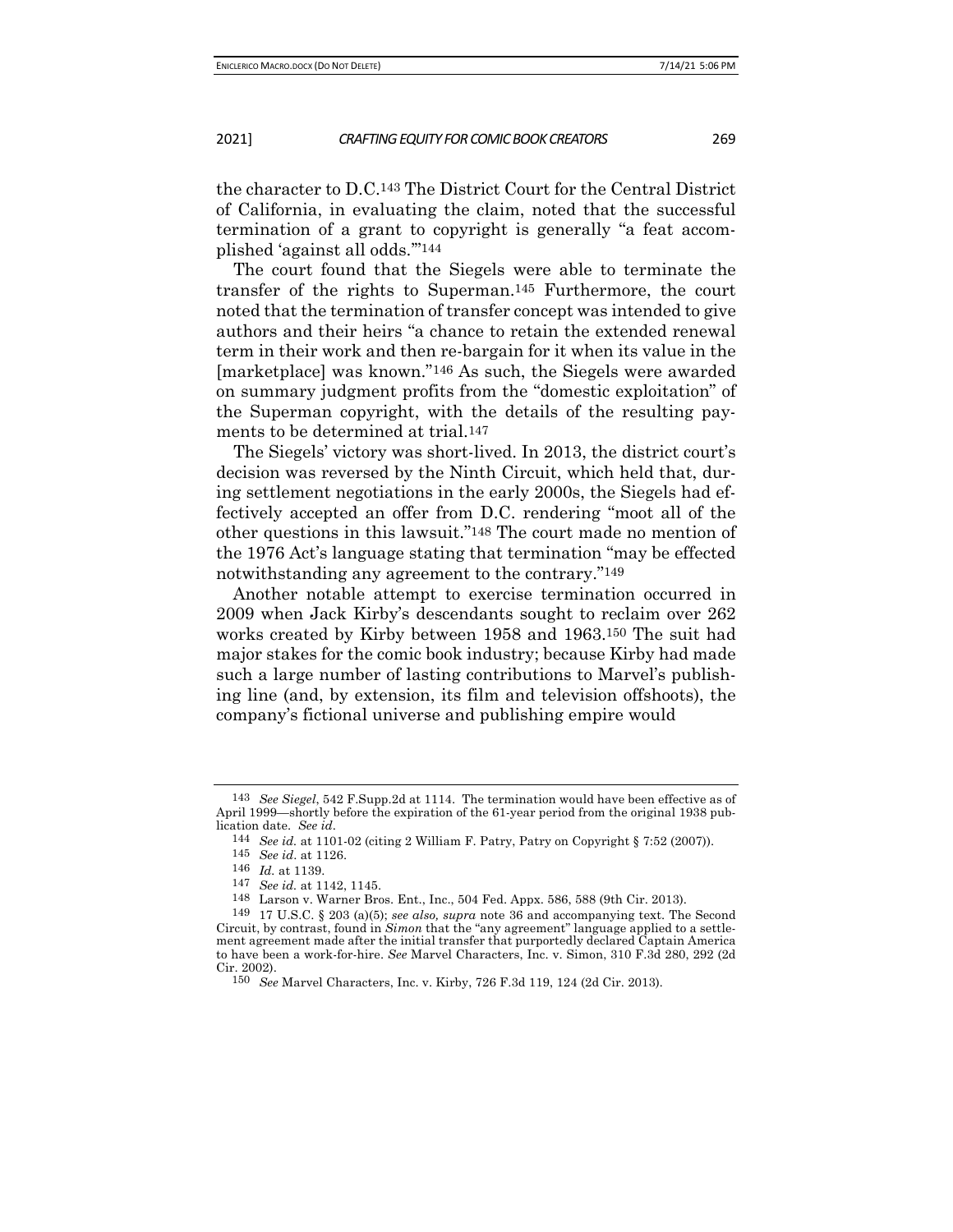effectively no longer exist if Marvel did not have access to Kirby's work.151

Marvel argued that the works the Kirby family sought to gain ownership over had been created as works-for-hire and were thus exempt from termination of transfer.152 Kirby's family argued that Kirby had such wide latitude while working for the company that he had effectively created the work on his own and then sold it to Marvel.153 They noted, for example, that Kirby had a non-exclusive deal with Marvel and could have sold the work to other publishers.154 The court sided with Marvel, applying a test known as instance and expense.155 Describing the relationship between Kirby and Marvel as "close and continuous," the court held that "Kirby's works during this period were hardly self-directed projects in which he hoped Marvel, as one of several potential publishers, might have an interest; rather, he created the relevant works pursuant to Marvel's assignment or with Marvel specifically in mind."156 Furthermore, despite claims from the Kirby family that the artist had produced his work at his own expense, the court held that, because Marvel provided many of the finished aspects of Kirby's work—including inks, colors, and often plot and dialogue—the expense was undertaken by the company, not Kirby.157 His works were for hire, and therefore exempt from the termination of transfer measure.

157 *See id.* at 142-43.

<sup>151</sup> *See* Matthew Rossi, *How Jack Kirby Created the Entire Modern Media Landscape*, BLIZZARD WATCH (Apr. 4, 2019), https://blizzardwatch.com/2019/04/04/off-topic-jack-kirbycreated-entire-modern-media-landscape/.

<sup>152</sup> *See Kirby*, 726 F.3d at 137.

<sup>153</sup> *See id.* at 125-26. Many copyright cases turn on ascertaining whether a work was done for-hire and in what capacity a putative employer, rather than an author, owns a work when there is no clear agreement to rely on. *See* Cmty. for Creative Non-Violence v. Reid, 490 U.S. 730, 732 (1989).

<sup>154</sup> *See Kirby*, 726 F.3d at 126.

<sup>155</sup> *See id.* at 137. The instance and expense test states that "works by independent contractors may qualify as works-for-hire so long as they were created at the instance and expense of the commissioning party." Twentieth Century Fox Film Corp. v. Entm't Distrib*.*, 429 F.3d 869, 877 (9th Cir. 2005).

<sup>156</sup> *Kirby*, 726 F.3d at 141.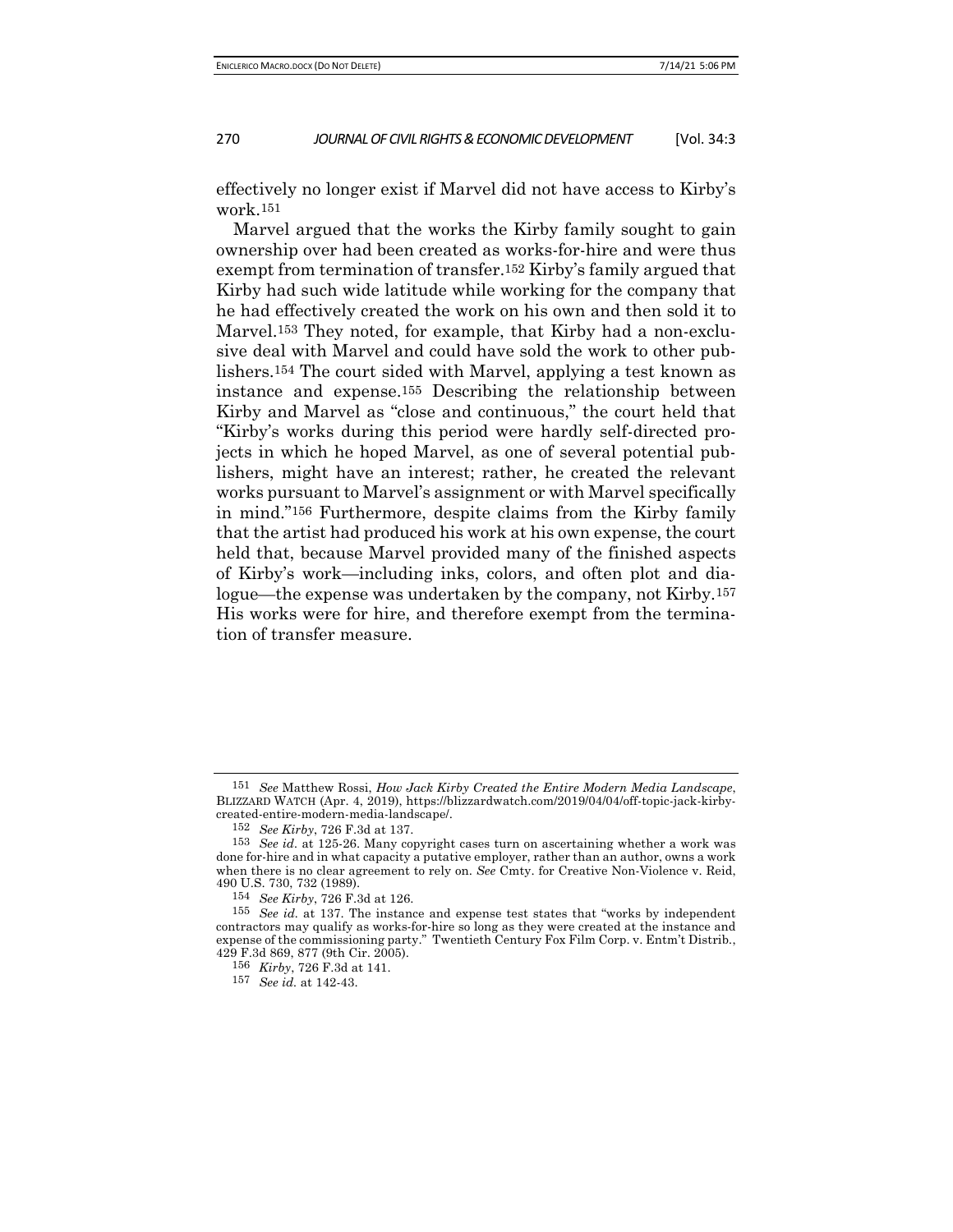## III. PROPOSAL TO REQUIRE COMPULSORY LICENSES FOR COMIC BOOK WORKS-FOR-HIRE

Siegel and Kirby epitomize the kinds of artists in whose interests Congress established the termination-of-transfer provisions. Both were creators whose dealings with their respective publishers came before it could have been known that the resulting work would become the base of publishing and media empires. Even more compellingly, the experiences of Siegel, Kirby, and other similarly situated creators have discouraged generations of comic book writers and artists from developing new creations. Indeed, the history of the comic book industry has seen repeated instances where creators, fearing they will see no profit or benefit from their work, "hold back."158 This undermines one of the central tenets of copyright law—to incentivize the development of new works by providing creators with a reward for bringing those works forth and introducing them to the marketplace of ideas.159

A legislative recalibration is thus called for owing to the same underlying reasons that motivated Congress when it passed the 1976 law. While alterations to the existing termination scheme for example, the elimination of the works-for-hire exception—are tempting, such a solution would ultimately be unworkable for the comic book industry. First, the superhero genre is largely dependent on derivative works.160 Comic books are distinguishable from many other works of art in that, once introduced, characters are further developed over a long period of time by a host of creators.161 Second, comic books are especially prone to uncertain market outcomes; characters can become universally recognized or relegated to complete obscurity.162

This Note's proposal assumes *arguendo* that all works currently owned by Marvel and D.C., whether explicitly commissioned or not, are works-for-hire.163 Rather than implementing a scheme

<sup>158</sup> *See* Couch, *supra* note 21; Phegley, *supra* note 30.

<sup>159</sup> *See* Harper & Row, Pubs., Inc. v. Nation Enters., 471 U.S. 539, 558 (1985). 160 *See* MORRISON, *supra* note 14, at 118.

<sup>161</sup> *See id.*

<sup>162</sup> *See* MORRIS, *supra* note 2, at 8.

<sup>163</sup> For a discussion of the instance and expense test and how a compulsory royalty might ensure more equitable compensation to authors of older works governed by the 1909 Copyright Act, *see* Meredith Annan House, *Copyright Law: Marvel v. Kirby: A Clash of*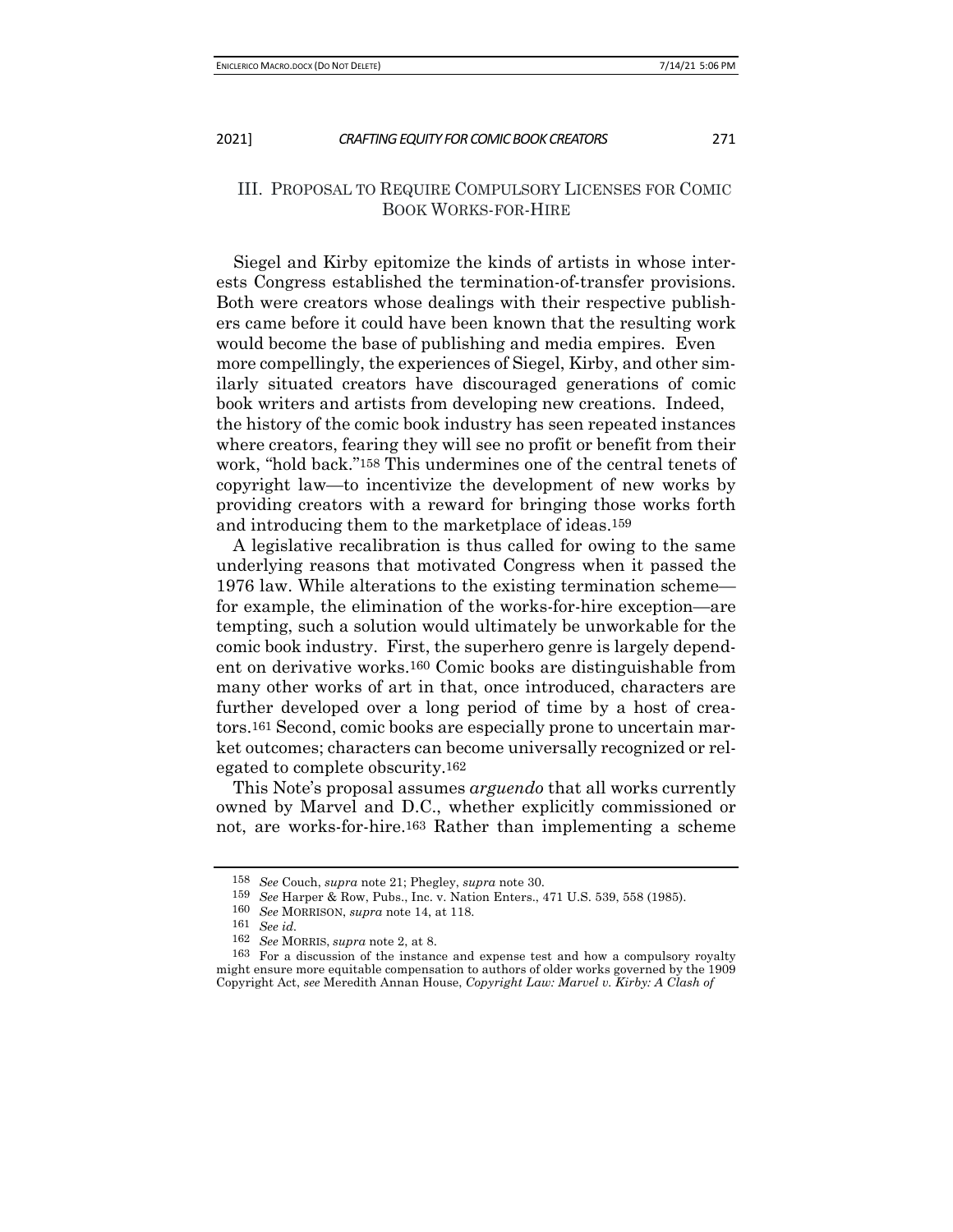that restores the ownership in works to their original creators, this proposal seeks to accomplish two things: (1) to better reward creators and to incentivize creative work by later comers and (2) to preserve the rich tradition of derivative creations based on older works.164 This proposal affirms that the uncertainty of the value of a given work before it is published creates an inequity in bargaining power between creators and publishers and that private contracts alone are thus insufficient to recognize the goals of copyright. A legislative implement is necessary.165

## *A. Borrowing from the Music Industry's Compulsory Licenses*

This proposal borrows from the compulsory license regime currently used in music reproduction. Section 115 of the 1976 Copyright Act allows a person to "obtain a compulsory license to make and distribute phonorecords of a nondramatic musical work."166 That system was originally intended, as part of the 1909 Copyright Act, to prevent the development of a monopoly in the music industry by allowing multiple parties to copy a work.167 By the time of the passage of the 1976 Act, the industry had grown accustomed to the license and feared that not retaining it would be too disruptive.168 The 1976 law therefore included the license, with certain changes, including the prohibition of the exact duplication of an existing sound recording; instead, anyone seeking to distribute a recording of a work to the public could rerecord that work in

*Comic Book Titans in the Work Made for Hire Arena*, 30 BERKELEY TECH. L.J. 933, 961 (2015).

<sup>164</sup> This proposal would echo some of the motivations behind a compulsory license regime promoted by the poet Ezra Pound, who "envisioned an international copyright law that would provide authors fair remuneration for their intellectual labor but would not stand in the way of wide, and, if necessary, statutorily compelled, dissemination of their works and translations at affordable prices." Robert Spoo, *Ezra Pound's Copyright Statute: Perpetual Rights and the Problem of Heirs*, 56 UCLA L. REV. 1775, 1807 (2009).

<sup>165</sup> As with the rationale behind termination of transfer, this proposal recognizes the reality that the author holds "the primary responsibility for the work's commercial value and success" while recognizing that "publishers and other transferees can play a significant role in promoting and marketing the work, and sometimes even in shaping the creative work itself." Loren, *supra* note 24, at 1351.

<sup>166</sup> 17 U.S.C. § 115(a)(1)(A).

<sup>167</sup> *See Statement to Congress by the U.S. Copyright Office: Hearing Before the Subcomm. on Courts, The Internet and Intellectual Property of the H. Comm. on the Judiciary,*  108th Cong. 2 (2004) (statement of Marybeth Peters, Register of Copyrights).

<sup>168</sup> *See id.* at 3-4.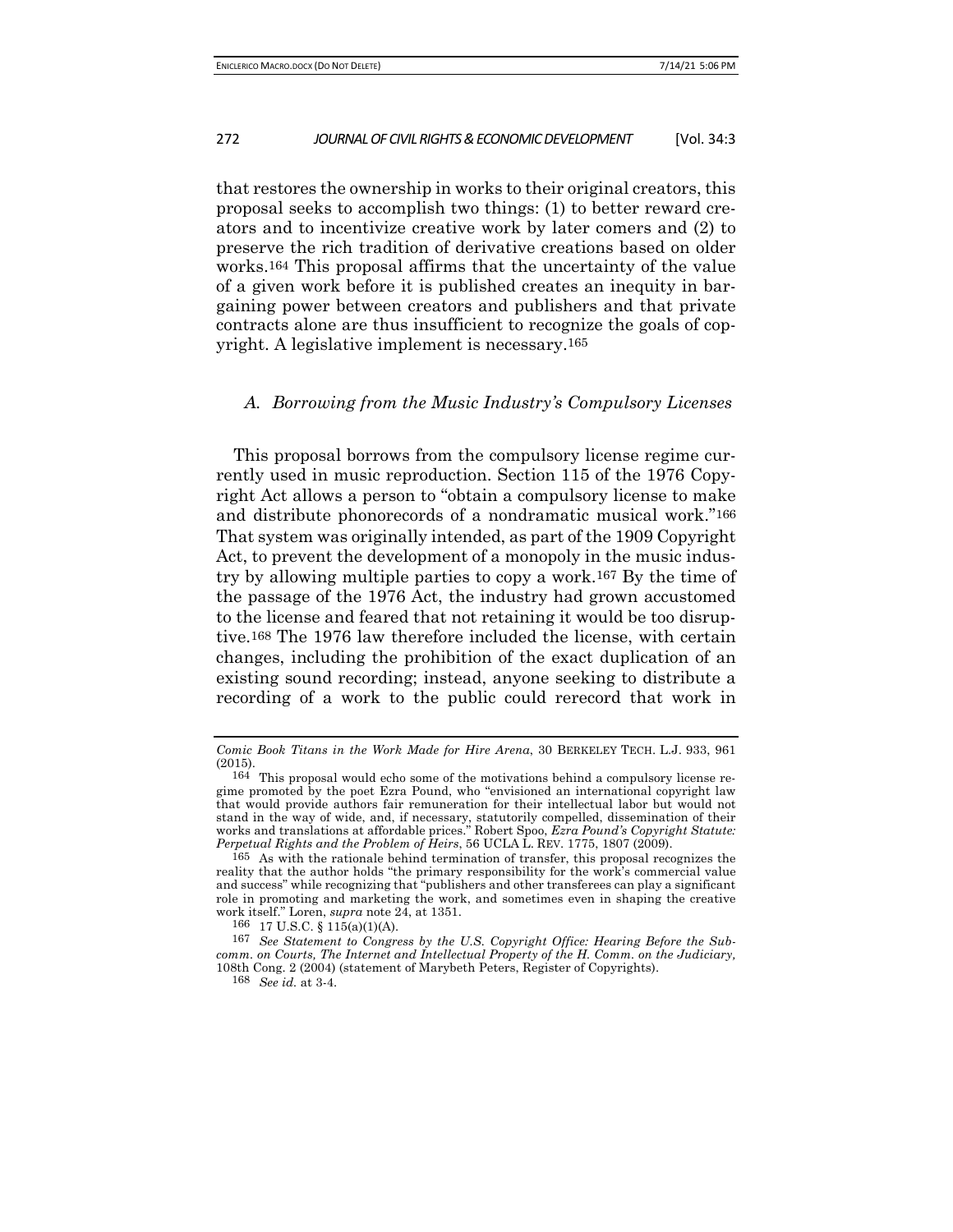exchange for a compulsory fee.169

A licensing proposal for the comic book industry must differ in some significant respects. Significantly, rather than having private parties who seek to use a work pay the owner of that work, here, the corporate owner of the work would be in effect paying the original creator for the right to continue to use it—effectively a mandatory royalty payment. This royalty would be reassessed after the introduction of the work to the marketplace so as to more fairly acknowledge the value of the work after the passage of time. The payments would effectively be a mandatory royalty paid to the authors of a work out of the profits from that work, rather than a license to use the work.

The proposed payment structure for comic books, however, remains similar to the compulsory license in music in three important respects: first, it would be compulsory; companies would have to pay if they wanted to continue to use the work after a period of time. Second, as with the music license, this regime would be limited to a unique medium for purposes specific to that medium. Finally, it can be helpful to liken the publisher's right to use a creator's work to the ability of a music licensee to "cover" a song by taking an owner's work, evolving that work, and then distributing it.170 It is critical to the proposal that these royalties would not be waivable. The purpose of the regime—to incentivize creativity by creating a more equitable share of works the value of which cannot yet be known—would be undermined if publishers were able to convince some creators to accept a one-time payment and forgo participation in future royalties.

The following subsections describe in greater detail how this proposed licensing structure could actually work, first with characters and character traits, and then with storylines. Going into these operational details illuminates the proposal's workability and adds yet another reason for Congress to move in this new direction.

<sup>169</sup> *See id.* at 4-5.

<sup>170</sup> Unlike the compulsory music license, which prevents a licensee from changing "the basic melody or fundamental character of the work," the companies here would have effectively free reign to do as they wish with the work. *See id*. at 4.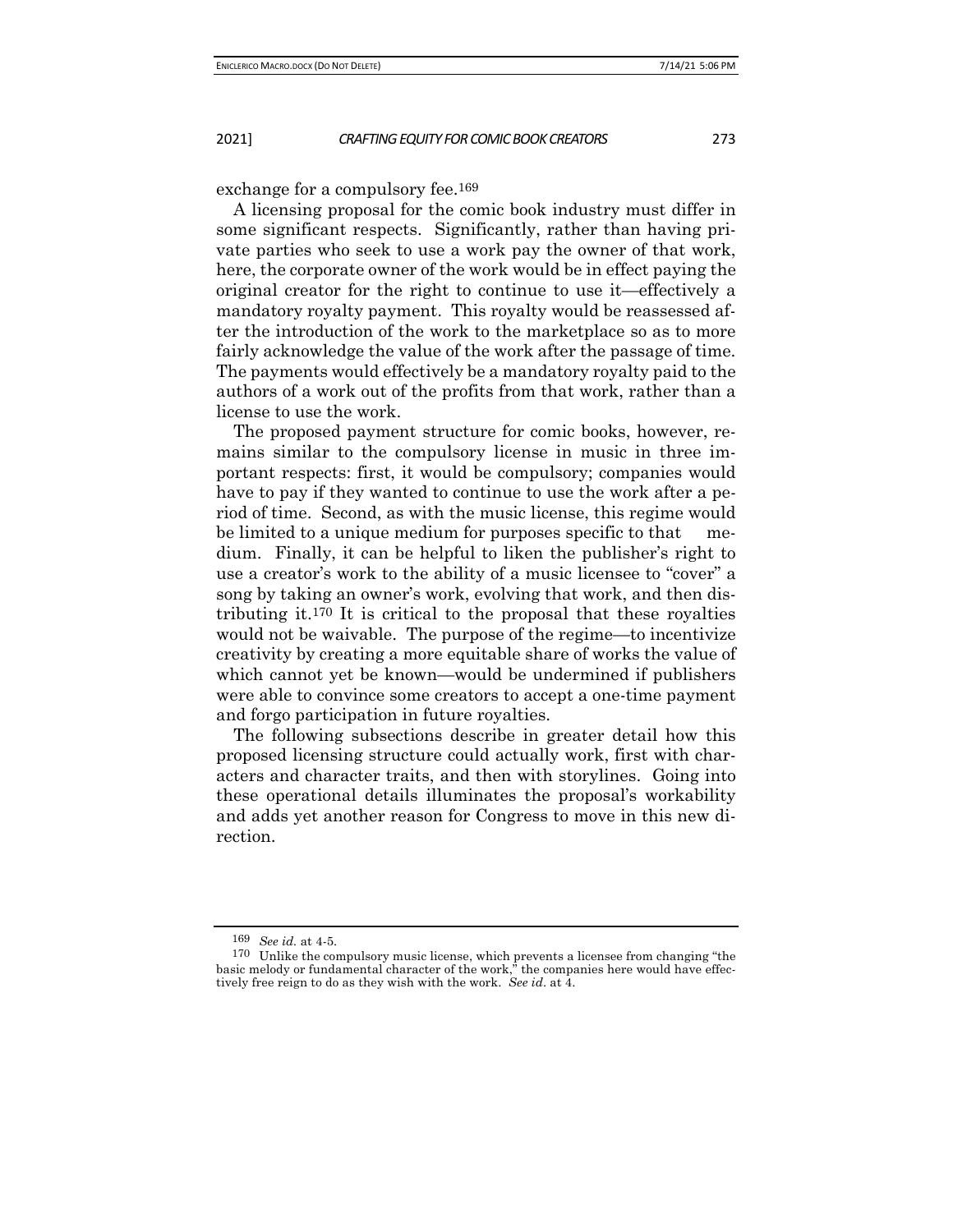## *B. Assessing Royalty Payments for Characters and Character Traits*

In order to enact this proposal, four steps would be necessary: First, a time period must be set during which to assess the value of the work created for a publisher. Second, the value of those works will have to be calculated. Third, creators' contributions must be separated and delineated. Finally, mandatory royalties would be paid based on these values on a regular basis according to a tiered percentage system.

Each of these steps will be illustrated through a case study of the comic book *New Mutants 98*, published in 1991.171 The cover of the book boasts the introduction of three new characters: Deadpool, Domino, and Gideon.172 The cover price of the issue is \$1; as of 2021, a pristine copy was valued at \$1,250.173 The book's current value is due to its introduction of the Deadpool character; by 2019, Deadpool had starred in many ongoing comic books and limited series as well as spawning two successful feature films174 and a host of other merchandise, including apparel and various games.175 The Domino character has met with less success but has nevertheless starred in titular series on her own and reached audiences beyond comics as a secondary character in the second Deadpool film.176 Gideon, meanwhile, was killed off in 1996 and,

<sup>171</sup> *See* Nicieza & Rob Liefeld , *supra* note 13.

<sup>172</sup> *See id.* Later stories revealed that the Domino character who appeared in *New Mutants 98* was an imposter, leading some fans to identify *X-Force 11* (1992) as the character's true first appearance. This distinction is irrelevant for the purposes of this discussion. *See*  Brian Cronin, *What Issue Counts as Domino's First Appearance?*, CBR (June 4, 2017), https://www.cbr.com/what-issue-counts-as-dominos-first-appearance/.

<sup>173</sup> *See 100 Hot Comics #59: New Mutants 98, 1st Deadpool*, SELL MY COMIC BOOKS, https://www.sellmycomicbooks.com/hot-comics-new-mutants-98.html (last visited Mar. 2, 2021).

<sup>174</sup> *See The Definitive Deadpool Collecting Guide and Reading Order*, CRUSHING KRISIS, https://crushingkrisis.com/definitive-guide-to-collecting-x-men-as-graphic-novels/definitive-deadpool-collecting-guide-reading-order/ (last visited Jan. 3, 2020); *see also, Deadpool (2018) #1*, MARVEL, https://www.marvel.com/comics/issue/68142/deadpool\_2018\_1 (last visited Jan. 3, 2020); *Deadpool (2019) #1*, MARVEL, https://www.marvel.com/comics/issue/77807/deadpool\_2019\_1 (last visited Jan. 3, 2020).

<sup>175</sup> *See* Carlos Cadorniga, *Get Pumped for 'Deadpool 2' with All Sorts of Merchandise Available Now,* MASHABLE (Mar. 29, 2018), https://mashable.com/2018/03/29/deadpool-2 nerdy-swag-list/.

<sup>176</sup> *See* Chris Sims, *Domino Deserves a Spinoff Film, and There are Amazing Comic Stories to Mine*, THE VERGE (May 24, 2018, 1:09 PM), https://www.theverge.com/2018/5/24/17389658/domino-deadpool-2-comic-books-spinoff-movie.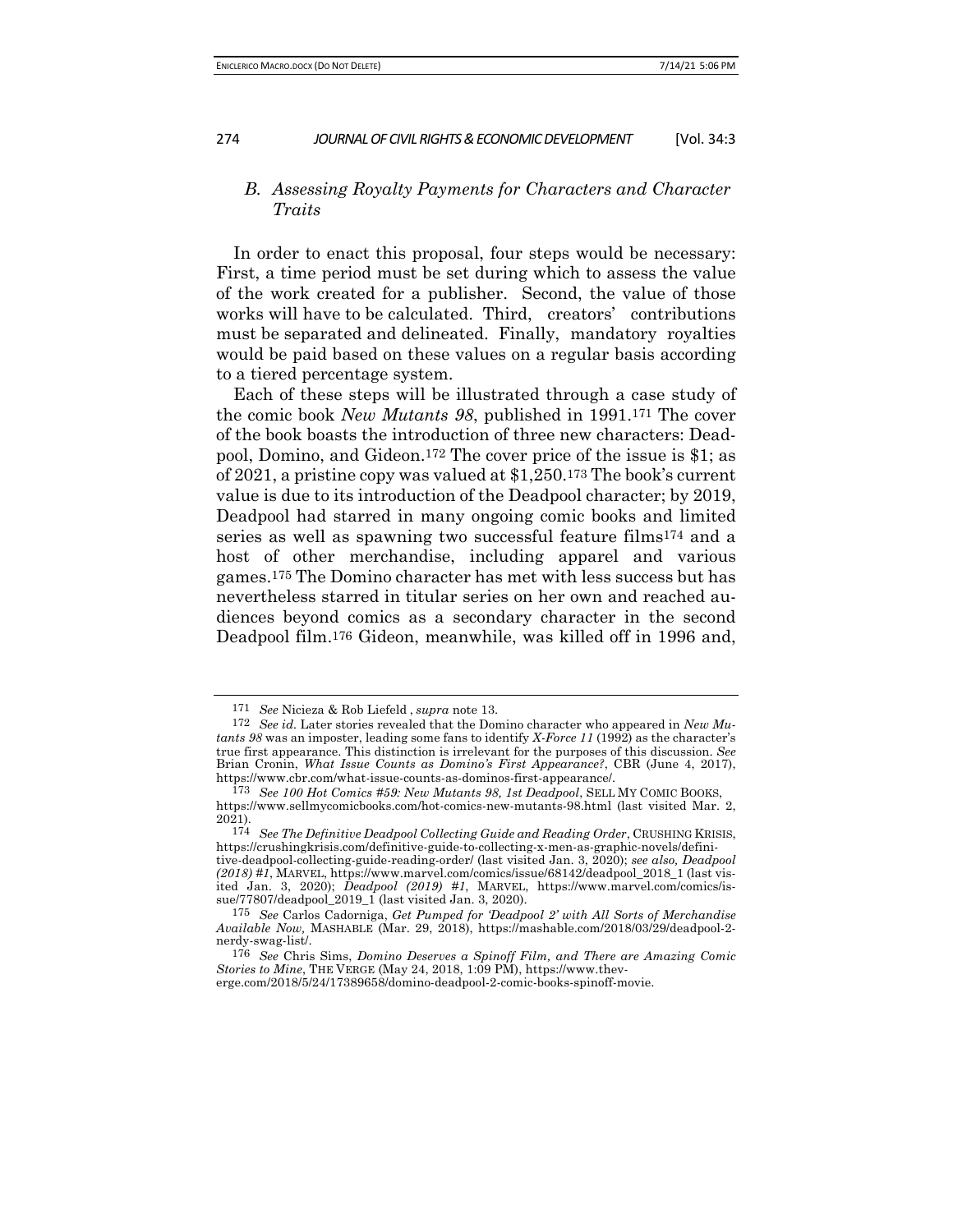despite several returns has been used sporadically at best.177 These three characters and their varying levels of success provide a useful case study into how characters and elements could be assessed under the licensing proposal.

## i. Determining a Period to Estimate the Value of a Work

In enacting the termination-of-transfer provision, Congress sought to allow creators to profit from their work "at a time when the work's true value can be appreciated."178 In providing an alternate scheme to accomplish the same purpose, discerning this later time period is crucial. Publishers need a sufficient amount of time to freely use and develop characters. If that time period were too short, companies might be disincentivized from promoting the work or fully incorporating it within their publishing line out of fear of having to make royalty payments. If the time period were too long, creators would be insufficiently compensated for the market value of their work. Ideally, the time period would equal the amount of time it takes for the success of a character to be determined. Since such a precise determination would be impossible, an estimate will have to suffice. Deadpool, one of the most recent creative success stories, can provide a useful benchmark. The character had unequivocally become a sensation by the release date of the titular film in 2016—twenty-five years after his 1991 debut.179 Most other successful characters had also been firmly established in their prominence by that twenty-five-year mark.180 This time frame would allow publishers to fully integrate a character into their lines; it would allow time for not just the original creator, but others to guide and develop a character and add new

<sup>177</sup> *See Gideon*, COMPLETE MARVEL READING ORDER, https://cmro.travis-

starnes.com/character\_details.php?character=3081 (last visited Dec. 30, 2020).

<sup>178</sup> Nimmer, *supra* note 38, at § 11.01.

<sup>179</sup> *See* Frank Pallotta, *'Deadpool' Franchise is a Box Office Rarity: An R-rated Hit,* CNN BUS. (May 18, 2018, 4:43 PM), https://money.cnn.com/2018/05/18/media/deadpool-2 box-office-rating/index.html.

<sup>180</sup> Superman, for example, had already been the subject of multiple programs on television and radio 25 years after his debut, as had Batman. *See* Oliver Lyttelton, *Capes & Cowls: A History of Superheroes On TV*, INDIEWIRE (Mar. 17, 2016, 3:55 PM),

https://www.indiewire.com/2016/03/capes-cowls-a-history-of-superheroes-on-tv-259596/. The characters created during the Silver Age, meanwhile, including the Hulk and Spider-Man, were similarly well-established 25 years after their debuts. *See id.*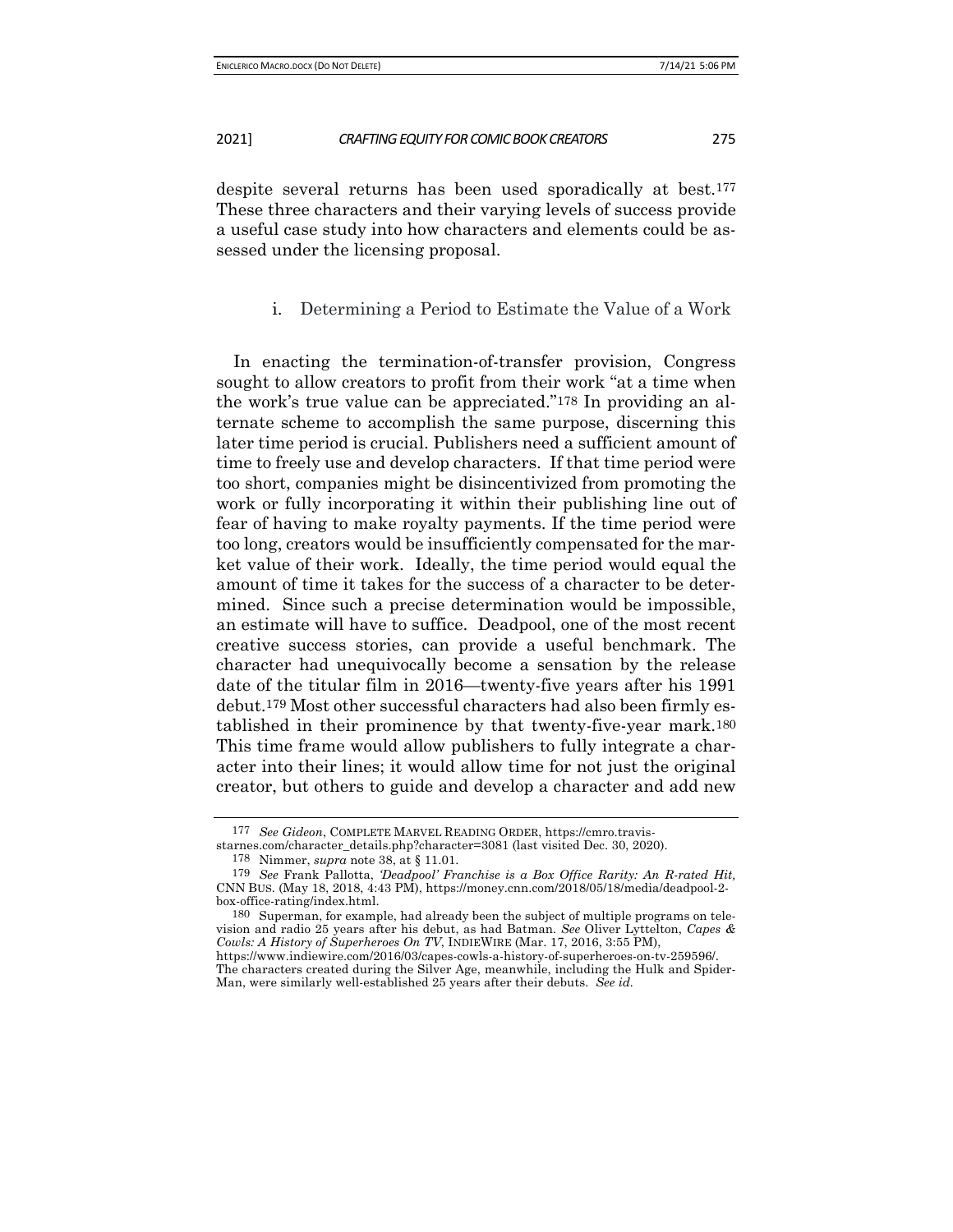and innovative developments.

Once the determination of an initial time period was made, characters should be periodically reassessed to determine their current value so that royalty payments can accurately reflect any rise and fall in their value during that period. This reassessment period should be shorter than the initial valuation in order to assess whether there have been any major swings in that time; for instance, a twelve-year evaluation—roughly half the initial term could suffice. The character's value would thus be readjusted every twelve years after the initial twenty-five-year period.

## ii. Determining the Value of a Property

An approximate value of a character could be calculated by taking into account annual comic sales and licensing revenue, including the use of a character in television, film, and video games. A panel of industry professionals, including representatives from publishing companies, former and current creators, critics, retailers, and other industry parties, would be helpful in fairly assessing the value of a character and ensuring fair accounting.

## iii. Delineating the Contributions of Each Creator

Determining which creators should receive a royalty for their contributions to a character presents another daunting, but not insurmountable, task. Identifying the original creators of a character is generally simple enough; credit is typically given to the pairing of the writer and artist that created the character.

And yet, in a fictional universe as interwoven as those of Marvel and D.C., writers and artists make influential developments that resonate with readers for decades, in some cases to the extent that these other contributors have eventually been recognized as formal creators. In 2015, D.C. Comics began crediting Bill Finger, an early Batman writer, as co-creator of the character alongside Bob Kane, who had been credited as the character's sole creator for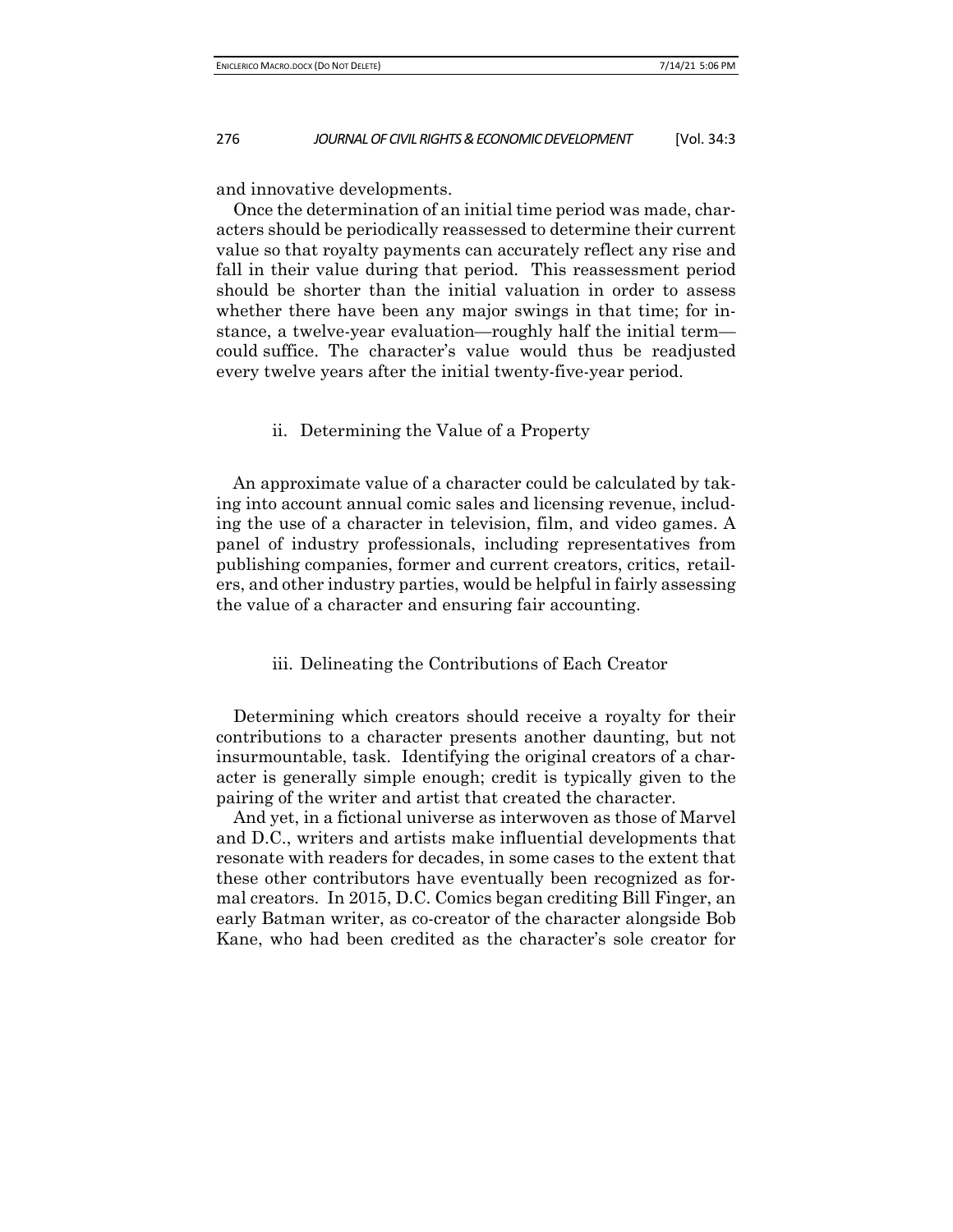more than seventy-five years.181 In 2019, Batman writer Tom King suggested on Twitter that writers Dennis O'Neil and Steve Englehart, artists Neal Adams and Marshall Rogers, and writer/artist Frank Miller "should be credited as creators of Batman" because "their contributions to who 'Batman' is equal and maybe surpass Kane/Finger."182 D.C. also retroactively credited writer Jamie Delano and artist John Ridgeway as creators of the character John Constantine for their contributions even though Constantine stories had already been published prior to Delano and Ridgeway's work.183 Similarly, while the Deadpool character was originally created by the writer/artist team of Fabian Nicieza and Rob Liefeld, a significant part of the character's appeal is traceable directly to the contributions of writer Joe Kelly.184

The delineation would be analogous to the accounting used in copyright law when one co-author licenses the rights to a work that they own jointly with someone else.185 In such cases, the "joint owner is under a duty to account to the other joint owners of the work for a rateable share of the profits."186 Just as the contributions of each co-author are delineated during that accounting process, so too would they be separated and prorated here. The same panel discussed in the previous section could be used in this assessment.

Kane reportedly negotiated a deal with D.C. Comics behind Finger's back that bestowed him with credit as the sole creator of Batman even though, according to most sources, Finger created most of the best-known traits of the character. *See* Charlie Jane Anders, *Who Really Created Batman? It Depends on What Batman Means to You*, WIRED (May 8, 2017, 7:00 AM), https://www.wired.com/2017/05/batman-and-bill-who-is-batman/; Marc Tyler Nobleman, *The Wikipedia entry for 'Bill Finger'…in 2006*, NOBLEMANIA BLOG (Aug. 23, 2018), https://www.noblemania.com/2018/08/the-wikipedia-entry-for-bill-fingerin.html.

<sup>182</sup> Tom King (@TomKingTK), TWITTER (Nov. 30, 2019, 11:26 AM), https://twitter.com/TomKingTK/status/1200813406523199488?ref\_src=twsrc%5Etfw%7Ctwcamp%5Etweetembed%7Ctw-

term%5E1200813406523199488&ref\_url=https%3A%2F%2Fwww.cbr.com%2Fbatmantom-king-creator-credits-oneil-adams-englehart-rogers-miller%2F.

<sup>183</sup> *See* Brian Cronin, *Batman: Tom King Suggests Influential Contributors Get Co-Creator Credits*, CBR (Dec. 1, 2019), https://www.cbr.com/batman-tom-king-creator-creditsoneil-adams-englehart-rogers-miller/.

<sup>184</sup> *See* Abraham Riesman, *The Deadpool Moment: The Inside Story of Marvel's Boom Brand*, VULTURE (Feb. 2016, 11:27 PM) https://www.vulture.com/2018/05/deadpool-secrethistory.html. Several years after Deadpool was created, Kelly molded the character into an irreverent jokester who was often aware he was a fictional character, a trait that has remained with him in his various comic book and on-screen adaptions. *See id*. 185 *See* 1 David Nimmer, *Nimmer on Copyright* § 6.12 (2020).

<sup>186</sup> *Id*.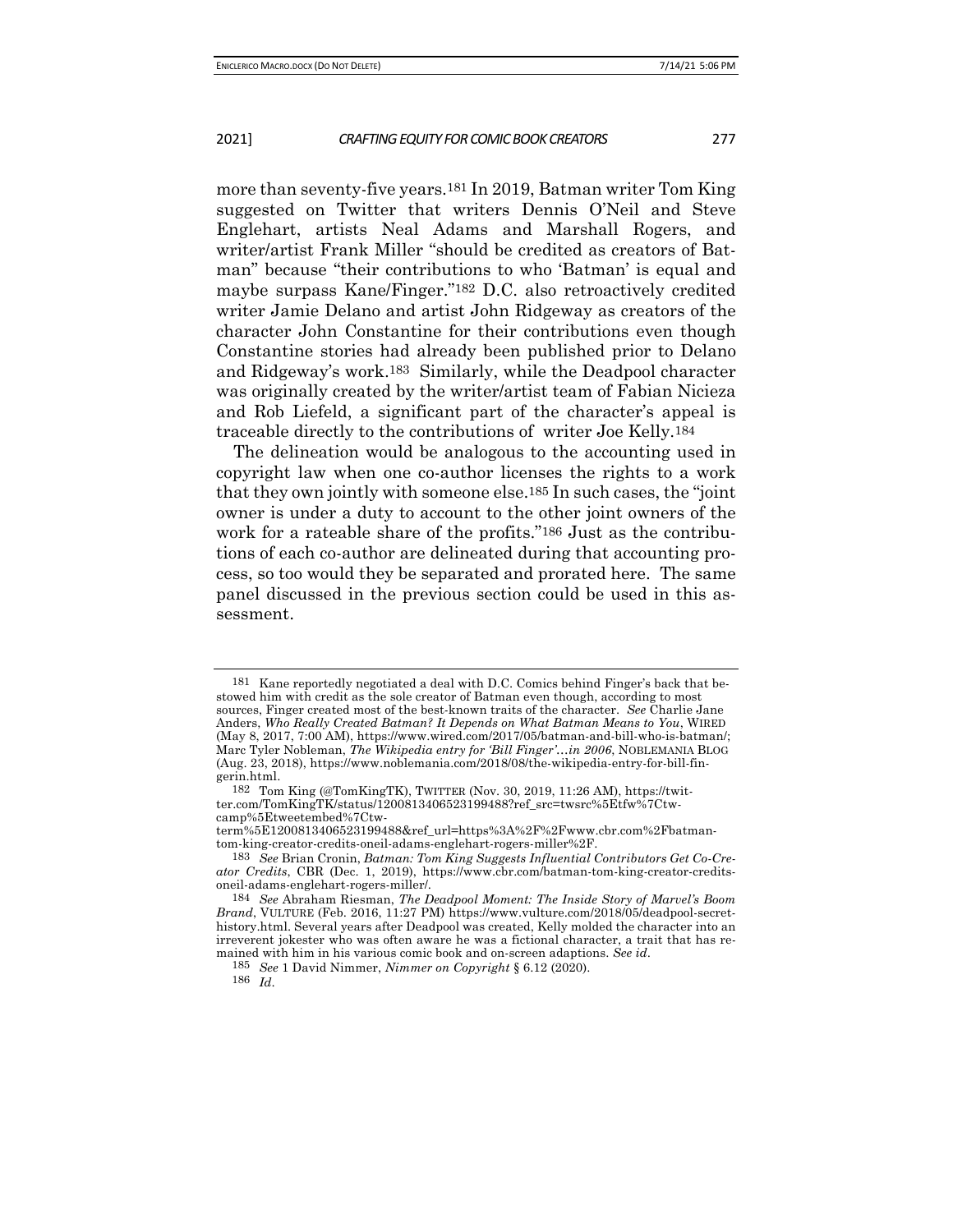## iv. Payments to Creators

Once the value of a work is ascertained and the creators of the work have been delineated, the royalty should be paid. The precise amount of royalty payments would have to be small enough to deter publishers from shelving a work or using questionable accounting tactics to undervalue properties,187 but large enough to allow creators to reap a reward. A proper percentage should be determined as a result of hearings and preliminary estimates on the value of particular properties. An estimated value of Deadpool, for example, would provide an idea of what a one percent or two percent annual payment of the character's worth would look like. The eventual annual payments to a creator of top-tier characters would serve a similar purpose to the annual salary paid to Stan Lee by Marvel throughout the latter portion of his tenure, which recognized his status as having co-created some of the company's bestknown characters.188

The proposal imagines that the percentage payments that determine the amounts of the royalties will be determined by using a three-tier system. A character like Deadpool, the subject of hit movies and multiple comic series, would be in the top payment tier; Domino would appear in the middle tier. Gideon, meanwhile, would be in the bottom tier. This three-tier system would allow the creators responsible for the most popular characters to receive a greater share of those characters' success while incentivizing the creation and use of newer or lesser-known characters to increase their value. To further simplify the process, payments would not be made for each appearance or use of the work, but rather on an annual basis at the established percentage for the work. This would also hopefully disincentivize a publisher from limiting the use of a character in order to make fewer payments.

The use of characters falling within the lowest tier would trigger no royalty payments. Indeed, not every character created has a substantial value.189 The use of characters like Gideon, who fall into the lowest tier, would be royalty-free; the no-fee tier would

<sup>187</sup> *See* House, *supra* note 163, at 962.

<sup>188</sup> *See* HOWE, *supra* note 7, at 398.

<sup>189</sup> *See* MORRIS, *supra* note 2, at 8.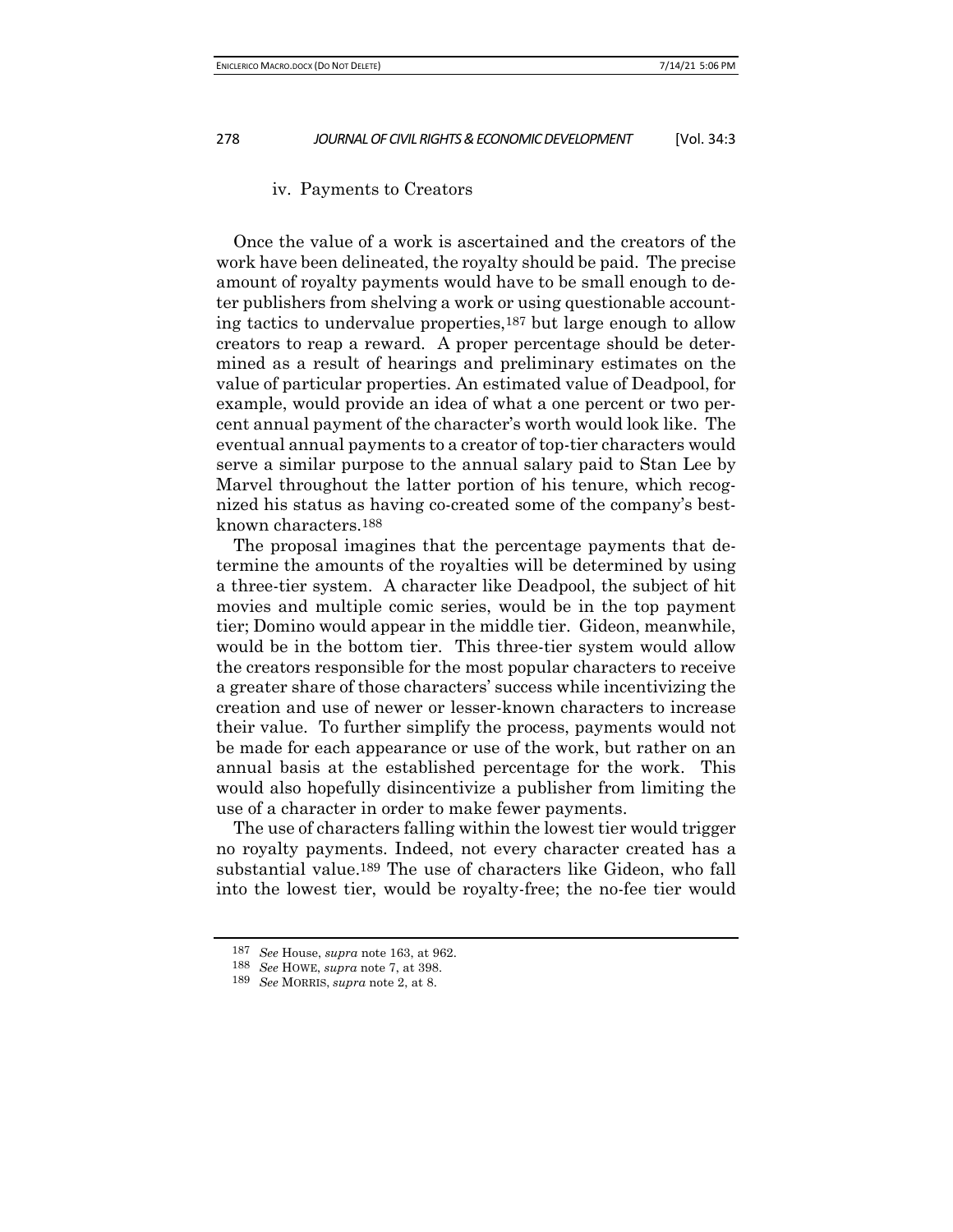incentivize publishers to use the characters in that tier. It would also benefit a new writer or artist coming to the character because they could eventually receive a potential royalty if their creativity and contributions drove a character to new notoriety and higher tiers. Finally, this structure would benefit the original creators, who would not lose their initial credits and might eventually share in the reward that their work inspired.190

It would appear tempting to simply require creators and publishers to negotiate a contract for the use of a property—i.e. at the end of the twenty-five-year assessment period—with its value in the marketplace being more clear. Such a plan, however, would be extremely difficult to implement due to the sheer number of characters that would have to be accounted for—thousands of individualized negotiations would have to take place between creators and publishers. This plan, while still dealing with the same large number of characters, would have the advantage of concentrating all assessments within panels dedicated to doing so.

To be sure, there would be challenges to implementing such a system. First, companies would have to pay more than they currently do for characters. A small royalty to the creators of a work, however, should not be so burdensome as to disincentivize publishers from continuing their current business model. The weight of this proposal would fall largely on Marvel and D.C., which are owned, respectively, by Disney and AT&T.191 Pre-determined payments to creators that accurately reflect the market value of those characters would be both just and affordable to those companies; indeed, because the payments would more accurately reflect the market value of the work, it would presumably be closer to the agreement that the creators and the publishers should have reached in the first place.

Another challenge would be in accounting for characters

<sup>190</sup> *See id.* at 9 ("In comics, there's always a chance that a seemingly vanished character will come back from extinction. With superheroes becoming more popular with every passing day, you never know when a once-regrettable hero might return and become the next media sensation—or at least find devoted fans among a whole new generation of comics readers.").

<sup>191</sup> Disney had a market capitalization as of late 2019 of \$260 billion. *See The Walt Disney Company (DIS)*, YAHOO! FINANCE, https://finance.yahoo.com/quote/DIS/ (last visited Dec. 30, 2019). AT&T purchased WarnerMedia, the company that owns, D.C. Comics, for approximately \$85 billion in 2018. *See* Bartz & Shepardson, *supra* note 8. AT&T, as of late 2019, had a market capitalization of \$285 billion. *See AT&T Inc. (T)*, YAHOO! FINANCE, https://finance.yahoo.com/quote/T?p=T&.tsrc=fin-srch (last visited Dec. 30, 2019).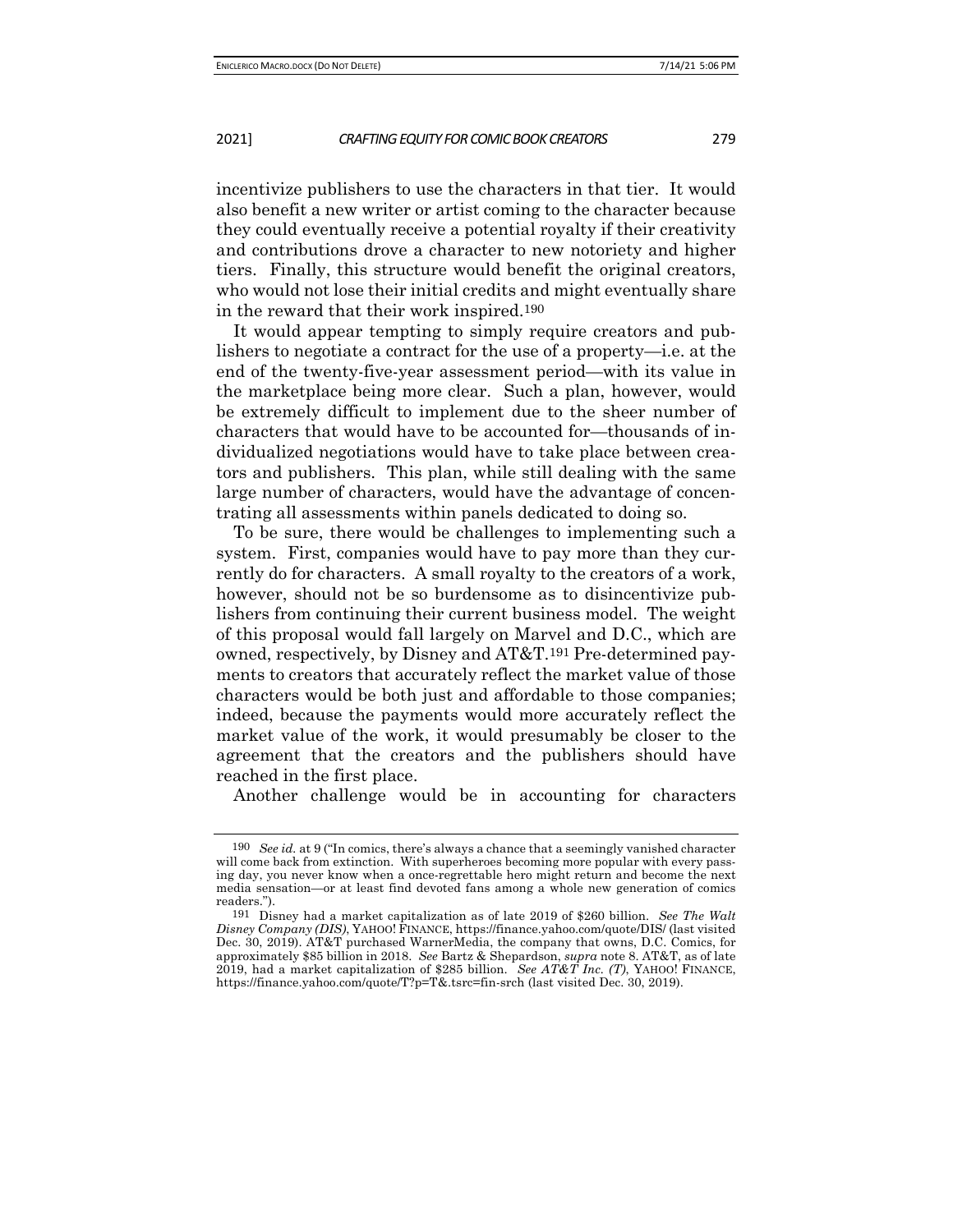currently in use. The sheer number of such characters owned by Marvel and D.C. make such a task daunting. Nevertheless, excluding the creators of such characters from the proposal would effectively ignore the contributions of the very people it was intended to benefit. It would also discourage companies to take chances on new characters, knowing that those characters were the only ones they might have to eventually pay royalties on. In order to adhere to the spirit of the plan, currently existing characters should be included.

To make the accounting process easier, the plan could be phased in for current. Each year, publishers would have to assess and account for the works implemented for a particular part of their history. The first year after the plan went into effect, for example, would include assessments for characters ranging from 1938—the year the industry was effectively born with the creation of Superman—through 1948. Royalties for the creation of deceased creators would go to their heirs for the duration of the copyright.

## *C. Assessing Royalty Payments for Storylines*

The creation of new storylines should also be subject to the compulsory royalty. Writers, for example, hesitate to develop innovative ideas for stories when they worry that those ideas will be exploited without any personal benefit to them.192 Yet unlike characters, whose use can be clearly delineated—a derivative work either does or does not feature a character—comic book storylines are interrelated and built on top of each other.193 Indeed, part of the allure of Marvel and D.C. comics is the way writers are able to manipulate and exploit eighty years of continuity to create stories that simultaneously play on classic stories while introducing new ones.

Companies should not have to fear paying a royalty for a minor use or mention of a particular story, or for a story that is used as an antecedent for a later tale. That could potentially curtail creative expression, rather than expand it, by having companies limit

<sup>192</sup> *See* Phegley, *supra* note 30.

<sup>193</sup> *See* MORRISON, *supra* note 14, at 114.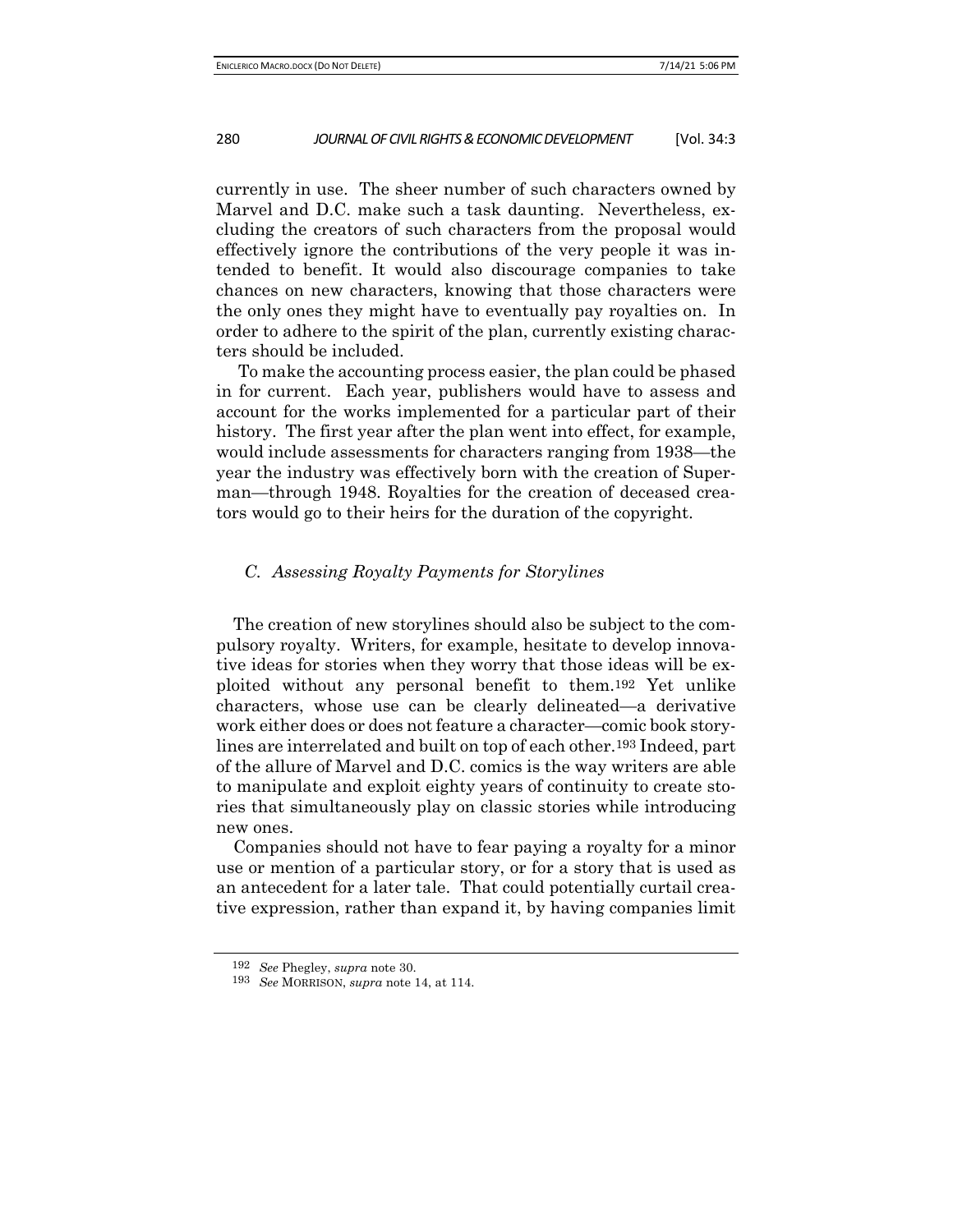the use of prior stories in current ones. A comic work derivative of *Civil War*, for example, that retained its own story would therefore be treated as a separate work and not generate royalties for the creator of *Civil War*. Indeed, *Civil War II* retained its predecessor's general theme of having two factions of superheroes do battle over competing moral principles, but where the first story involved conflicts over privacy issues,194 the second was largely distinctive and delved into philosophical differences over crime prevention.195

Only the use of a story in other media should trigger a royalty payment for the use of that work. Millar, for example, would receive a payment for a percentage of the profits of a film based on *Civil War* as if it were a character in the top tier proposed earlier.196 Creators would not get a "double-dip" of royalties for contributing both the character and the story. That is, if a story heavily or exclusively featured a character they created, they would not receive a royalty for the use of that story.197 The addition of storylines to this proposal is generally intended to benefit the scores of authors who did not create new characters but nevertheless created influential works with characters developed by other creators decades earlier.

<sup>194</sup> *See* Alan Kistler, *Marvel's Civil War In Comics, Explained*, POLYGON (May 5, 2016, 3:00 PM), https://www.polygon.com/comics/2016/5/5/11597690/marvel-civil-war-comics.

<sup>195</sup> *See* James Whitbrook, *Civil War II Is Finally Over, and We All Lost*, GIZMODO (Dec. 29, 2016, 11:03 AM), https://io9.gizmodo.com/civil-war-ii-is-finally-over-and-we-all-lost-1790590833.

<sup>196</sup> The exclusive use of the top tier for stories would be due to the widespread exposure provided by film and television. *See supra* notes 85–91 and accompanying text.

<sup>197</sup> For example, if a new film detailed the origin story of the character Darkseid, the Kirby estate would not receive a royalty for the story, because it would already be receiving a royalty for the use of Darkseid.